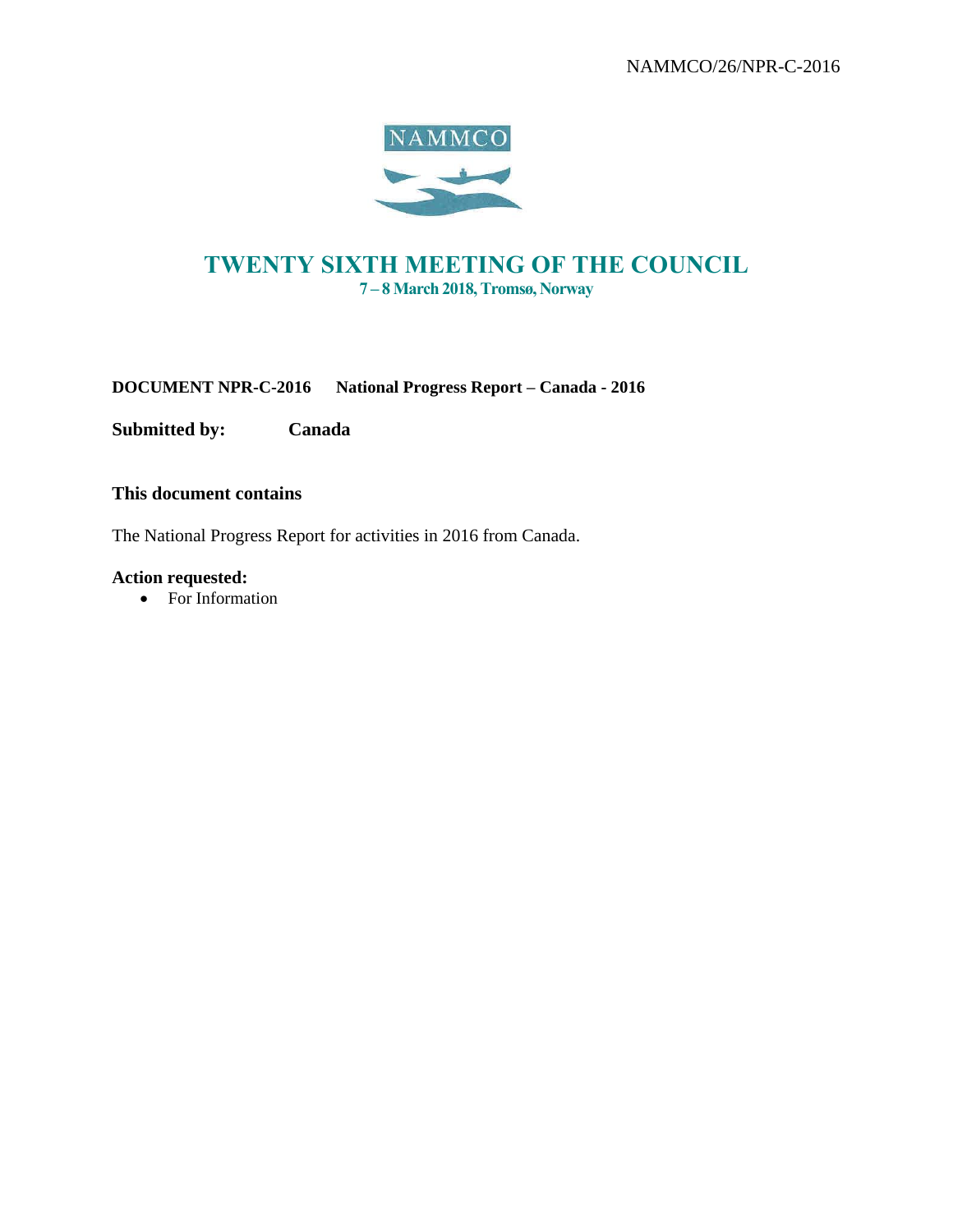NAMMCO/26/NPR-C-2016

# **FISHERIES & OCEANS CANADA PROGRESS REPORT ON MARINE MAMMAL RESEARCH AND MANAGEMENT IN 2016**

**November 9, 2017**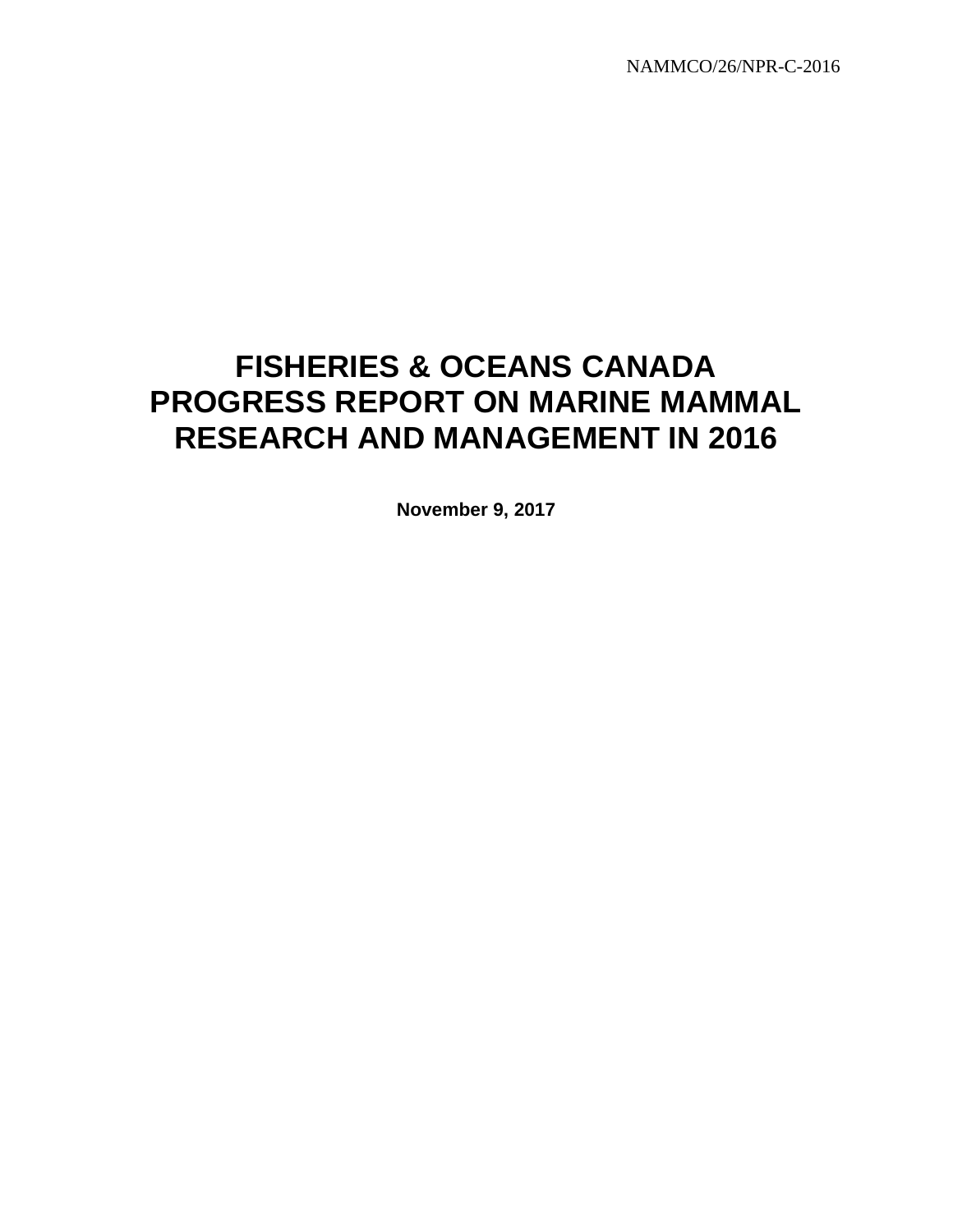#### **1.0 INTRODUCTION [\\_\\_\\_\\_\\_\\_\\_\\_\\_\\_\\_\\_\\_\\_\\_\\_\\_\\_\\_\\_\\_\\_\\_\\_\\_\\_\\_\\_\\_\\_\\_\\_\\_](#page-4-0) 5 2.0 RESEARCH [\\_\\_\\_\\_\\_\\_\\_\\_\\_\\_\\_\\_\\_\\_\\_\\_\\_\\_\\_\\_\\_\\_\\_\\_\\_\\_\\_\\_\\_\\_\\_\\_\\_\\_\\_\\_\\_](#page-4-1) 5 2.1 ARCTIC [\\_\\_\\_\\_\\_\\_\\_\\_\\_\\_\\_\\_\\_\\_\\_\\_\\_\\_\\_\\_\\_\\_\\_\\_\\_\\_\\_\\_\\_\\_\\_\\_\\_\\_\\_\\_\\_\\_\\_\\_\\_\\_\\_\\_\\_\\_5](#page-4-2)** [2.1.1 Community-Based Monitoring Network \(S. Ferguson, B.](#page-4-3) Dunn, B. Young) .... 5 [2.1.2 Narwhal Habitat and Movement Behaviour \(S. Ferguson\)](#page-4-4) .............................. 5 [2.1.3 Arctic Killer Whales \(S. Ferguson, C. Matthews\).............................................](#page-5-0) 6 [2.1.4 Ringed Seal Foraging Behaviour \(S. Ferguson, B. Young, D. Yurkowski\)](#page-5-1) ...... 6 [2.1.5 Bowhead Whale Foraging Behaviour \(S. Ferguson, S. Fortune, A. Trites\).....](#page-6-0) 7 [2.1.6 Circumpolar Biodiversity Marine Program \(S. Ferguson, G. Stenson\)](#page-6-1) ............ 7 [2.1.7 Beluga whale foraging ecology and stock delineation using compound](#page-7-0)  [specific stable isotope analysis \(C. Matthews, S. Ferguson, C. Watt\)......................](#page-7-0) 8 [2.1.8 Bowhead whale reproductive histories using hormone analysis of baleen \(C.](#page-7-1)  [Matthews, S. Ferguson, N. Lysiak, K. Hunt\)](#page-7-1) ............................................................ 8 [Diet and dive behaviour of Cumberland Sound belugas \(C. Watt, J. Orr, and S.](#page-8-0)  [Ferguson\).................................................................................................................](#page-8-0) 9 [Narwhal foraging habitat \(C. Watt, J. Orr, and S. Ferguson\)....................................](#page-8-1) 9 **2.2 ATLANTIC [\\_\\_\\_\\_\\_\\_\\_\\_\\_\\_\\_\\_\\_\\_\\_\\_\\_\\_\\_\\_\\_\\_\\_\\_\\_\\_\\_\\_\\_\\_\\_\\_\\_\\_\\_\\_\\_\\_\\_\\_\\_\\_\\_10](#page-9-0)** [2.2.1 Indices of abundance for](#page-9-1) beluga (*Delphinapterus leucas*) in James and [eastern Hudson Bay in summer 2015 \(Jean-François Gosselin, Mike O. Hammill](#page-9-1)  [and Arnaud Mosnier\)..............................................................................................](#page-9-1) 10 [2.2.2 A management framework for Nunavik beluga \(M.O. Hammill, G.B. Stenson](#page-9-2)  and T. Doniol-Valcroze) [.........................................................................................](#page-9-2) 10 [2.2.3 Management Approaches, Abundance Indices and Total Allowable Harvest](#page-10-0)  [levels of Belugas in Hudson Bay \(M.O. Hammill, A. Mosnier, J-F Gosselin, C.J.D.](#page-10-0)  [Matthews, M. Marcoux and S.H Ferguson\)............................................................](#page-10-0) 11 [2.2.4 Diet of Grey Seals in the central Gulf of St Lawrence \(M.O. Hammill\)](#page-10-1) .......... 11 [2.2.5 Updated analysis of genetic mixing among beluga stocks in the Nunavik](#page-10-2)  [marine region and Belcher Islands area: information for population models and](#page-10-2)  [harvest allocation \(Mosnier, M.O. Hammill, S. Turgeon and L. Postma\)................](#page-10-2) 11 [2.2.6 Comparison of methods to estimate grey seal pup production at different](#page-11-0)  [colonies \(Hammill, M.O., Dale, J., Stenson, G.B., den Heyer, C., Gosselin, J.-F.,](#page-11-0)  [Leblanc, P., and Johnston, D. W.\)..........................................................................](#page-11-0) 12 [2.2.7 Pup Production at Scotian Shelf Grey Seal \(](#page-11-1)*Halichoerus grypus*) Colonies in [2016 \(C.E. den Heyer, S.L.C. Lang, W.D. Bowen, and M.O. Hammill\)..................](#page-11-1) 12 [2.2.8 Growth and condition in harp seals: evidence of density dependent and](#page-12-0)  [density-independent influences \(MO Hammill and C. Sauve\)................................](#page-12-0) 13 [2.2.9 Biological sampling of Pinnipeds \(GB Stenson, A Buren, J Lawson\)](#page-12-1) ............ 13 [2.2.10 Density dependent and density independent factors influencing harp seal](#page-12-2)  [reproduction \(GB Stenson, A Buren\)......................................................................](#page-12-2) 13 [2.2.11 Environmental influences on Attendance and nursing patterns of harp seals](#page-13-0)  (GB Stenson, A Buren) [..........................................................................................](#page-13-0) 14 [2.2.12 Reported harvests of harp and hooded seals \(Stenson\).............................](#page-14-0) 15 [2.2.13 Abundance of cetaceans in Canadian waters \(J Lawson\)...........................](#page-14-1) 15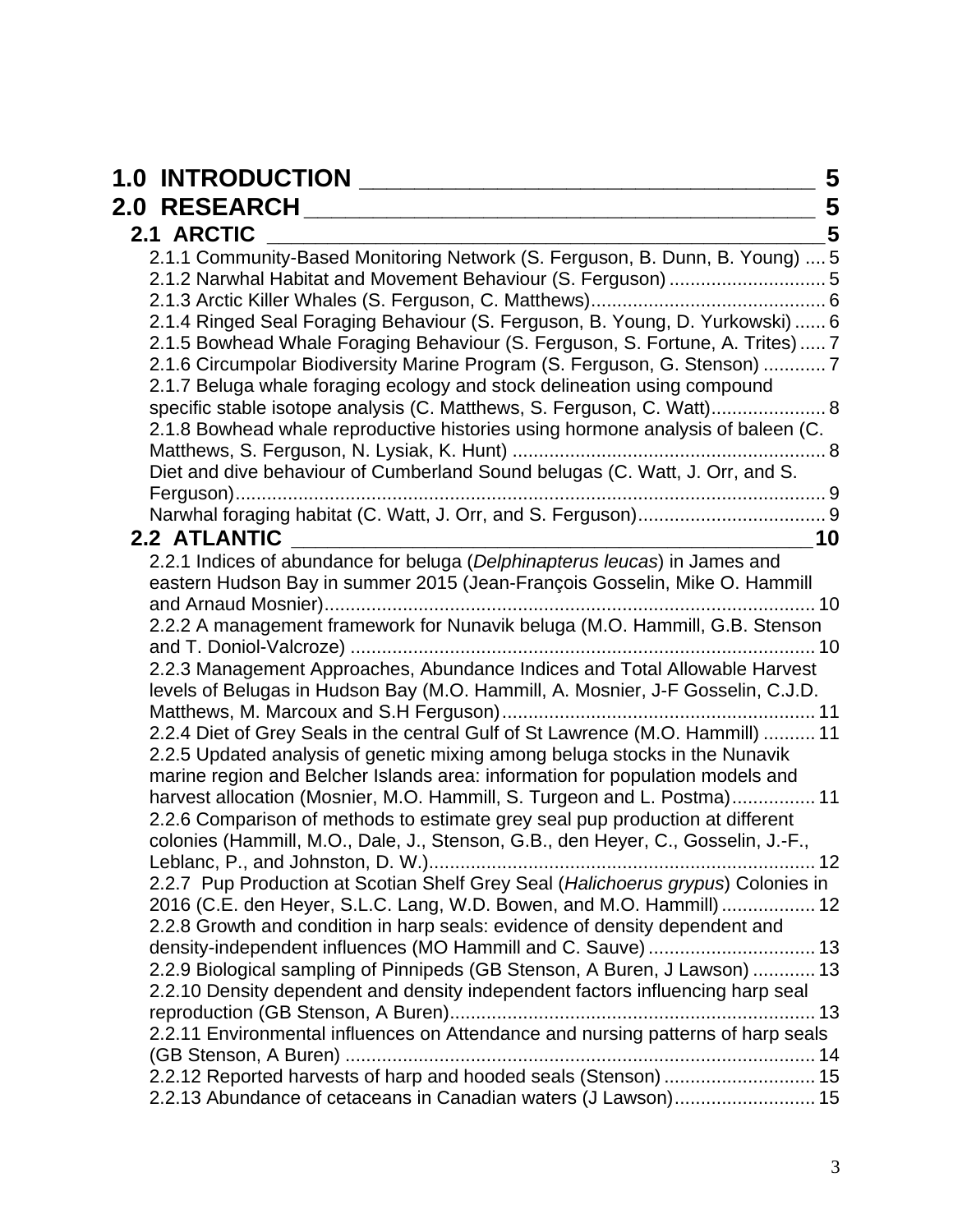| <b>3.0 CATCH DATA</b>                 | 18 |
|---------------------------------------|----|
| <b>4.0 BYCATCH DATA</b>               | 18 |
| <b>5.0 SCIENCE ADVICE PROVIDED</b>    | 19 |
| <b>6.0 PUBLICATIONS AND DOCUMENTS</b> | 19 |
|                                       |    |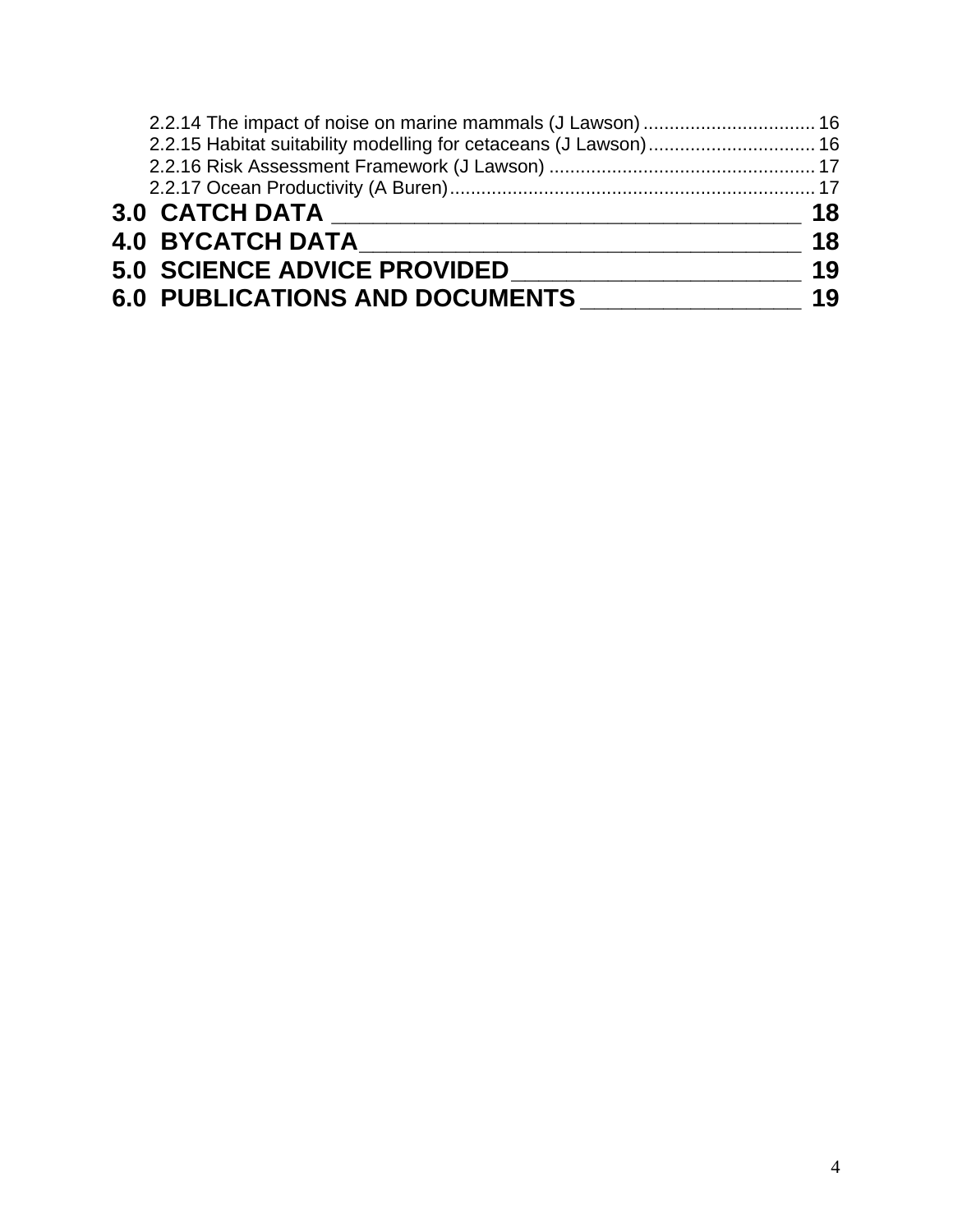## <span id="page-4-0"></span>**1.0 INTRODUCTION**

This report provides an overview of the research activities, management programs, and catch statistics of marine mammals for Canada's East Coast and Arctic Archipelago in 2016. Most of the research projects in this report were conducted by the Canadian Department of Fisheries and Oceans. Many research projects involved cooperation with various universities, aboriginal organizations, and/or other research groups. Canadian universities and research groups conducted a wide variety of research on marine mammals in Canada that are not included in this report.

## <span id="page-4-1"></span>**2.0 RESEARCH**

## <span id="page-4-2"></span>*2.1 ARCTIC*

### <span id="page-4-3"></span>**2.1.1 Community-Based Monitoring Network (S. Ferguson, B. Dunn, B. Young)**

The purpose of this project is to develop community-based monitoring with several Nunavut communities to collect tissue from marine mammal subsistence hunts. The focus is on walrus, ringed seals, bearded seals, harbour seals, harp seals, and beluga whales, narwhal, and bowhead whales. Biological samples and information continue to be gathered and has resulted in a long-term data set of marine mammal tissue samples and database. The frozen tissue sample collection is currently stored in  $-30^{\circ}$ C; however efforts are underway to transition smaller subsamples to -80°C freezers. Monitoring provides trend analysis to determine how stressors such as climate warming may affect marine mammals and the Canadian Arctic communities that depend on them. The community-based monitoring network is built on existing northern expertise, provides additional training and work opportunities for Nunavummiut, and ensures a blending of scientific and traditional methods and knowledge. These partnerships are an important element in detecting changes in the ecosystem and guiding research projects specific to the needs of the local resource users. The collection network in 2016 included the following Nunavut communities: Arviat, Sanikiluaq, Pangnirtung, Pond Inlet, Naujaat, Arctic Bay, Qikiqtarjuaq, and Kugaaruk.

### <span id="page-4-4"></span>**2.1.2 Narwhal Habitat and Movement Behaviour (S. Ferguson)**

Climate change is reducing the Arctic sea ice concentration and extent and it has been thought that narwhal will be poorly able to adjust. Here, we analyzed narwhal yearround movement, and examined winter habitat selection in relation to sea ice and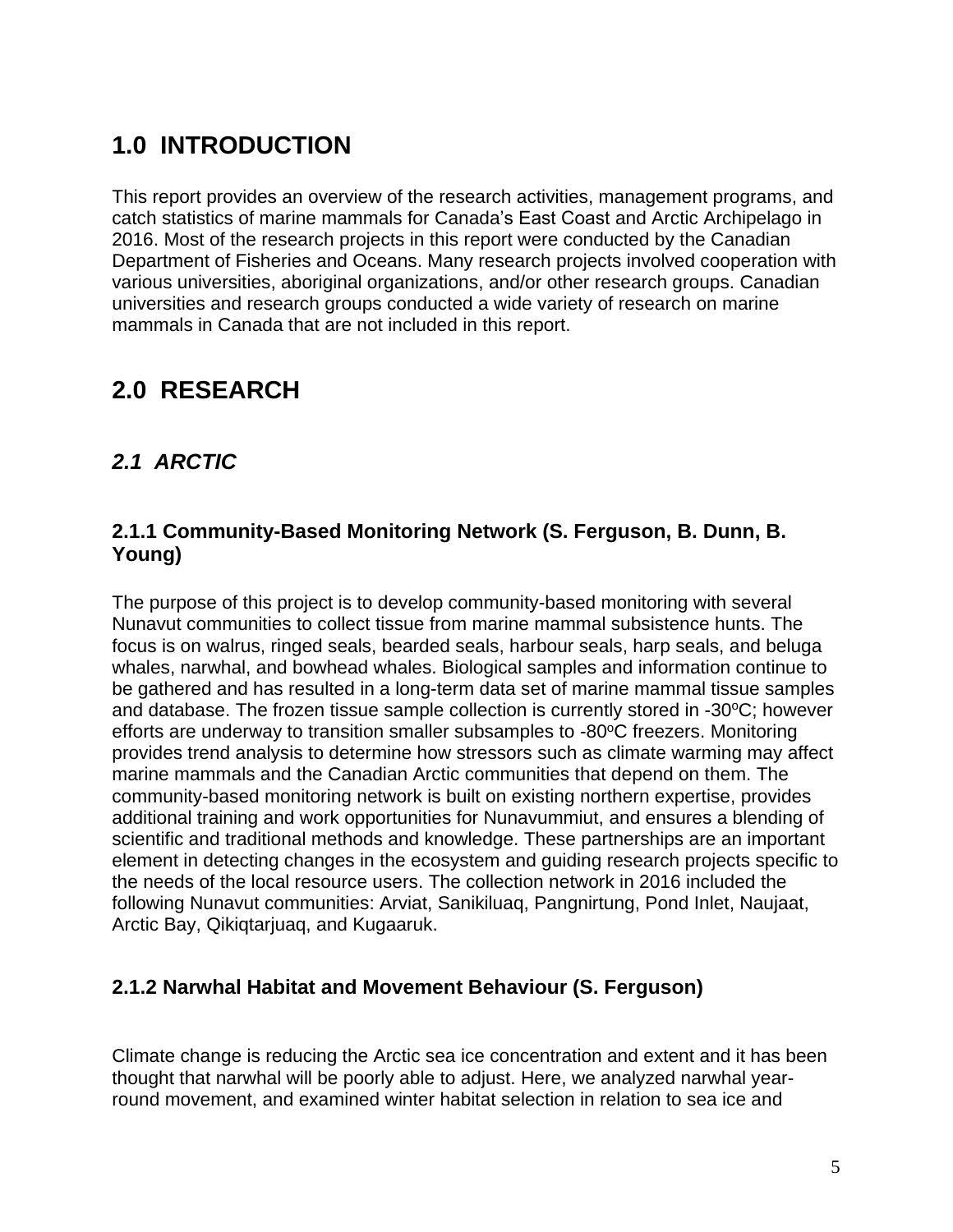bathymetry. Narwhal from Admiralty Inlet and Eclipse Sound were equipped with satellite transmitters between 2009 and 2012. Narwhal conducted multiple late-summer movement patterns with three stocks overlapping, had a delayed fall migration compared to telemetry tagging studies conducted a decade earlier, and had decreased summer site fidelity. During the winter narwhal selected 1500 to 2000m depths that likely had higher prey densities, regardless of the mobile pack ice structure. They also conducted extensive movements coinciding with a delayed growth in sea ice extent. These results indicate that narwhal may be more able to adjust to habitat changes than previously believed.

## <span id="page-5-0"></span>**2.1.3 Arctic Killer Whales (S. Ferguson, C. Matthews)**

The goal of our killer whale research, which we began in 2005, is to learn more about eastern Canadian Arctic killer whale abundance (e.g. how many are there, and are they increasing in number?), distribution (e.g. what is their seasonal distribution in Nunavut waters, where do they go during winter?) and ecological impacts (what do they eat, and how much?). We study killer whale abundance and distribution using photo identification and satellite telemetry, and we study diet using chemical analyses of biopsied skin and blubber. We also use genetic analysis to determine how killer whales in Nunavut are related to each other, and to other populations in the North Atlantic.

During spring-summer 2016, three dead killer whales showed around the Belcher Islands and with the help of the Sanikiluaq Hunters and Trappers Organization we were able to get samples from all three. No focal follows were conducted in 2016 although we continued the collection of sightings from our network of Nunavut contacts. In addition to the dead killer whales we recorded 13 live sightings of killer whales including the Belcher Islands, Quebec/Nunavik, Qikiqtarjuaq, Pangnirtung, Seal River, Eclipse Sound, Admiralty Inlet, Foxe Basin, and northern Hudson Strait. We continued our focus on analysis of samples and data collected in previous years. Killer whale skin and blubber biopsies collected since 2016 have been analysed for stable isotopes, fatty acids, and contaminants, and currently manuscripts about killer whale diet and foraging ecology are in preparation. We have also analysed tracking data of simultaneously tagged killer whales, narwhals, and bowhead whales to describe killer whale impacts on prey species behavior.

#### <span id="page-5-1"></span>**2.1.4 Ringed Seal Foraging Behaviour (S. Ferguson, B. Young, D. Yurkowski)**

Almost 100 ringed seals have been tagged with satellite telemetry transmitters across the Canadian Arctic. Food habits results indicate a diet shift in the 1990s of Arctic cod to capelin and sandlance in the 2000s. Assessing seasonal feeding found a pattern of open-water pelagic feeding, followed by more benthic under-ice feeding over winter, and a diverse spring feeding prior to fasting during the molt. Spring temperature and timing of ice break-up were found to have a significant influence on ringed seal foraging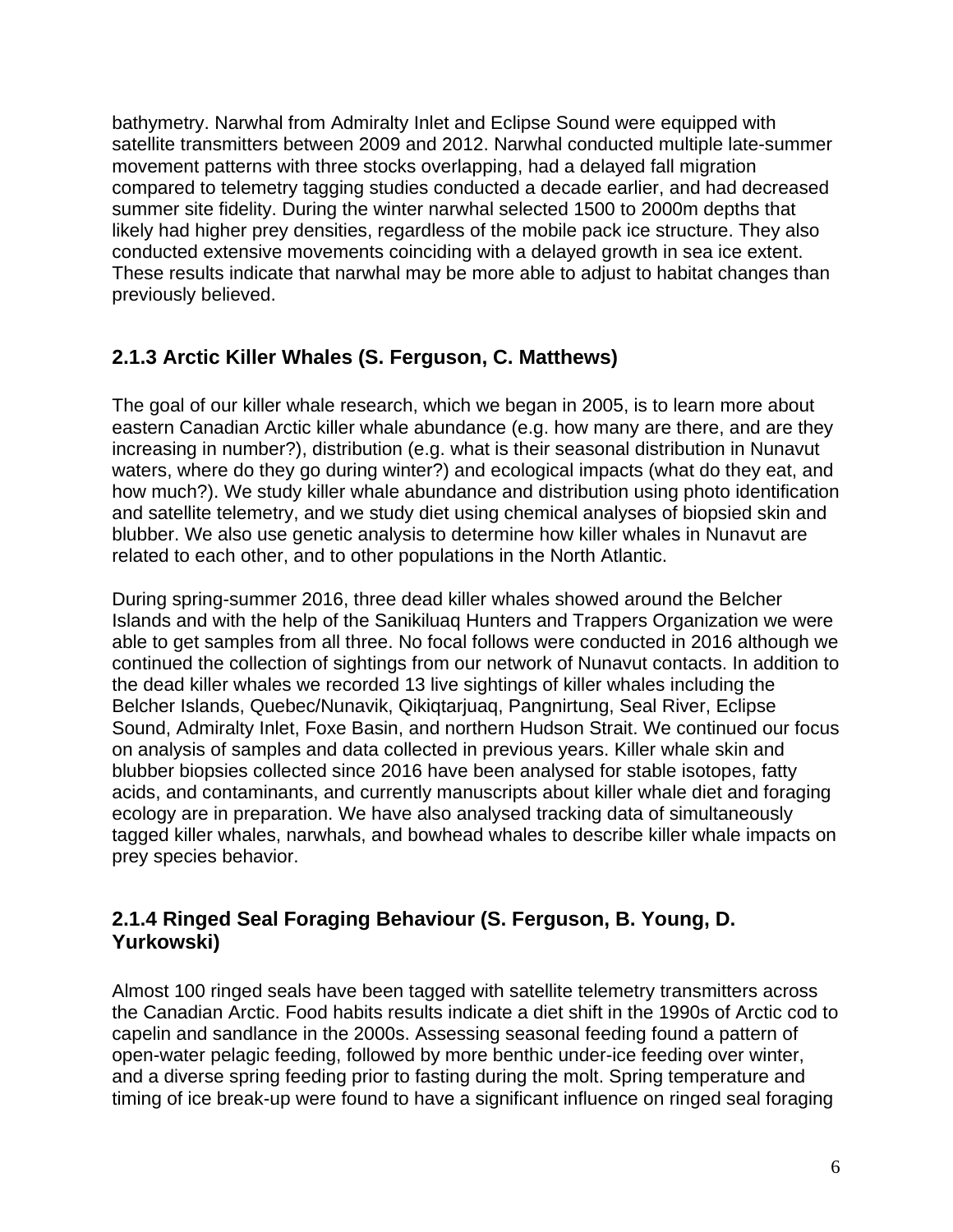ecology and population abundance, likely due to environmentally driven changes to prey availability. In 2016 we initiated an aerial survey of the Eclipse Sound area in spring to count seals using visual observers, digital photographs, and infrared imagery. Continued environmental and ecological change in Hudson Bay has been shown to have important consequences to the ringed seal energy budget and hence to their reproductive success and abundance. Research continues into reproduction to assess a recent downward trend in ovulation and pregnancy rates and pups in harvest. Plans are to survey ringed seal spring abundance in Eclipse Sound and western Hudson Bay in spring 2017 as well as capture and equip seals with satellite telemetry tags in Eclipse Sound.

## <span id="page-6-0"></span>**2.1.5 Bowhead Whale Foraging Behaviour (S. Ferguson, S. Fortune, A. Trites)**

This project has delimited summer and winter range, timing of migration, habitat use and diving behaviour of Eastern Canada-West Greenland bowhead whale population. Bowhead whales were remotely tagged with long-term and short-term transmitters to detail foraging dives and seasonal movements, respectively. Results are being analyzed to understand seasonal movement, habitat use and timing of migration. Over 100 skin/blubber biopsy samples were collected in 2016 and plans are to re-analyze data to obtain an updated estimate of bowhead abundance using capture-markrecapture genetic analysis.

This research project also examined bowhead whale diet composition across their eastern Canadian Arctic range and bowhead whale habitat use in the context of foraging ecology within Cumberland Sound. Research conducted in 2017 with further biopsy sampling and development of a photo-id catalogue.

### <span id="page-6-1"></span>**2.1.6 Circumpolar Biodiversity Marine Program (S. Ferguson, G. Stenson)**

The Arctic Marine Biodiversity Program is a circum-Arctic, long-term, integrated biodiversity monitoring plan developed by Conservation of Arctic Flora and Fauna's (CAFF) under the Arctic Council. The objectives of the CBMP-Marine Plan are to integrate existing circumpolar monitoring datasets and models to improve the detection and understanding of changes in Arctic marine biodiversity, as well as to inform policy and management responses to these changes. Of the five Expert Networks, the Marine Mammals Experts Network (MMEN) deals with the species of Arctic marine mammals with circumpolar or nearly circumpolar distribution. As part of the State of the Arctic Marine Biodiversity Report, the MMEN outlined a number of key stressors are affecting Arctic marine mammals, including climate change, harvesting, increased shipping, and emerging industrial activities, such as hydrocarbon and mineral exploration and production. To meet these challenges, Canada as a participating country, is represented by Fisheries and Oceans Canada (DFO) with S. Ferguson and G. Stenson as the Canadian leads of the MMEN. Current research is to coordinate monitoring and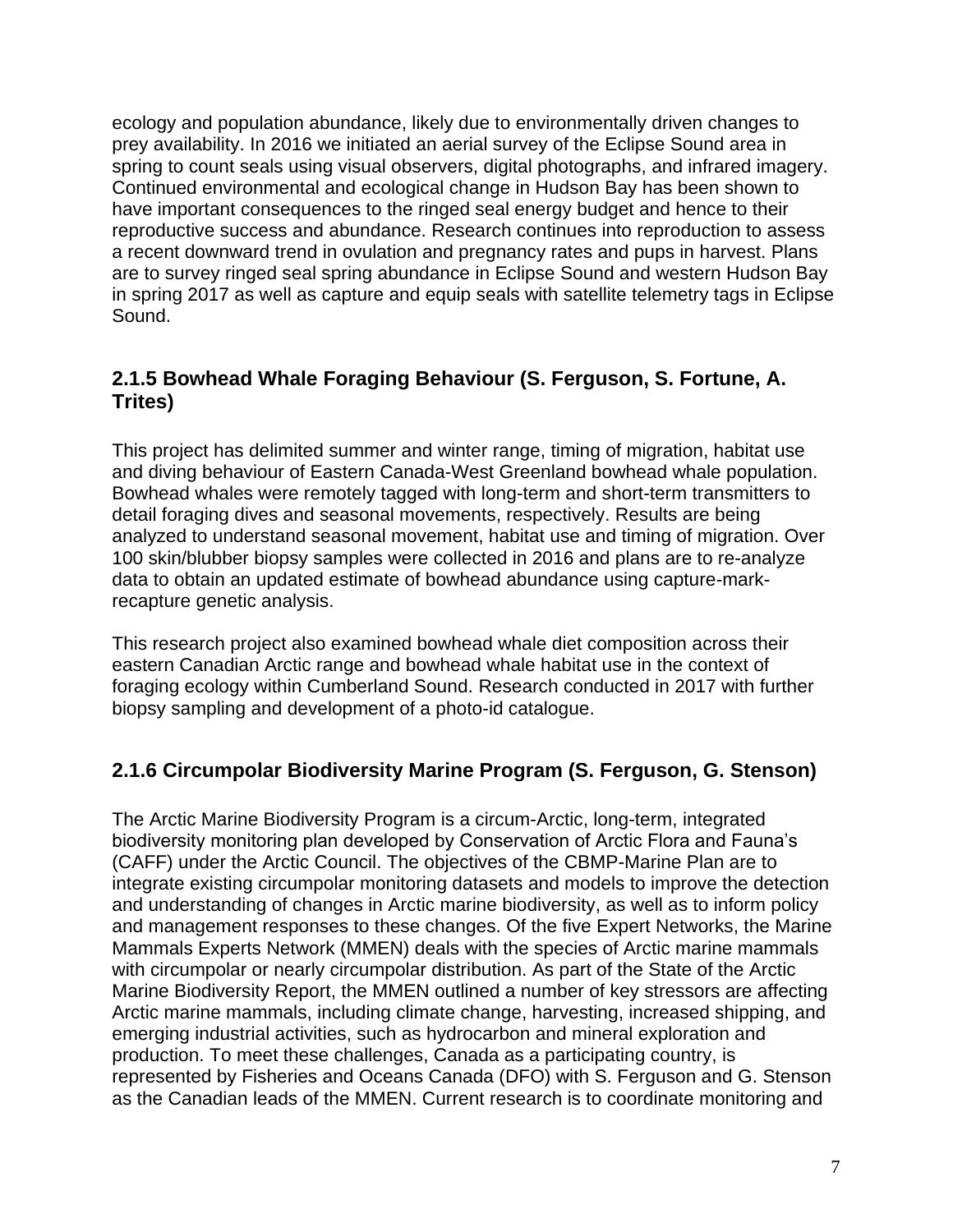conducting analyses of marine mammals in the Canadian Arctic as part of Canada's international responsibility. The MMEN work plan includes efforts to develop and coalesce databases of relevant demographic, distribution, and condition information for all populations of marine mammals. Recently, we summarized past abundance and harvest estimates to establish historic baselines and trends as a reference for future monitoring. Existing data sets have been identified, aggregated and analyzed to establish indicator baselines on abundance of marine mammals. Future efforts will focus on summarizing Canadian Arctic marine mammal body condition, health databases, and telemetry movement/distribution.

#### <span id="page-7-0"></span>**2.1.7 Beluga whale foraging ecology and stock delineation using compound specific stable isotope analysis (C. Matthews, S. Ferguson, C. Watt)**

Compound specific stable isotope analysis (CSIA) of beluga tissues from several populations in the eastern Canadian Arctic has been conducted to learn more about diet differences among individuals, diet variation over time, and to develop trophic models based on results of a captive beluga diet study. Stable isotope values in teeth that showed long-term individual diet differences have been reanalysed using CSIA, which showed long-term isotopic differences most likely reflected spatial segregation. These results may have implications for stock and population assessment. A comparison of amino acid specific stable isotope values among three different beluga tissues indicated values were similar irrespective of tissue type, and that tissue selection would not impact subsequent trophic position estimates. Samples collected during a three year controlled diet study of captive beluga whales are currently being analysed using CSIA, which will allow for calibration of amino acid-specific trophic enrichment factors between beluga tissues and their prey for application to studies of wild belugas.

#### <span id="page-7-1"></span>**2.1.8 Bowhead whale reproductive histories using hormone analysis of baleen (C. Matthews, S. Ferguson, N. Lysiak, K. Hunt)**

Analysis of hormone concentrations along bowhead whale baleen has been conducted to study bowhead whale reproduction, including calving interval and mating season. Baleen grows continuously and incorporates hormones in circulating blood in its structure, so incremental measurements of hormone concentrations along its length can be used to construct reproductive histories. Analysis of samples from baleen of ten female whales showed regular peaks in progesterone that are indicative of past pregnancies over the period of baleen growth, which is about 20 years. Progesterone peaks are currently being assessed against stable isotope concentrations, which peak annually, and concurrent patterns of corticosterone, a stress hormone, to determine calving interval and elevated stress associated with pregnancy. Testosterone analysis of male baleen showed annual cycles that are offset from stable isotope cycles by several months. Since the stable isotope cycles reflect differences in summer and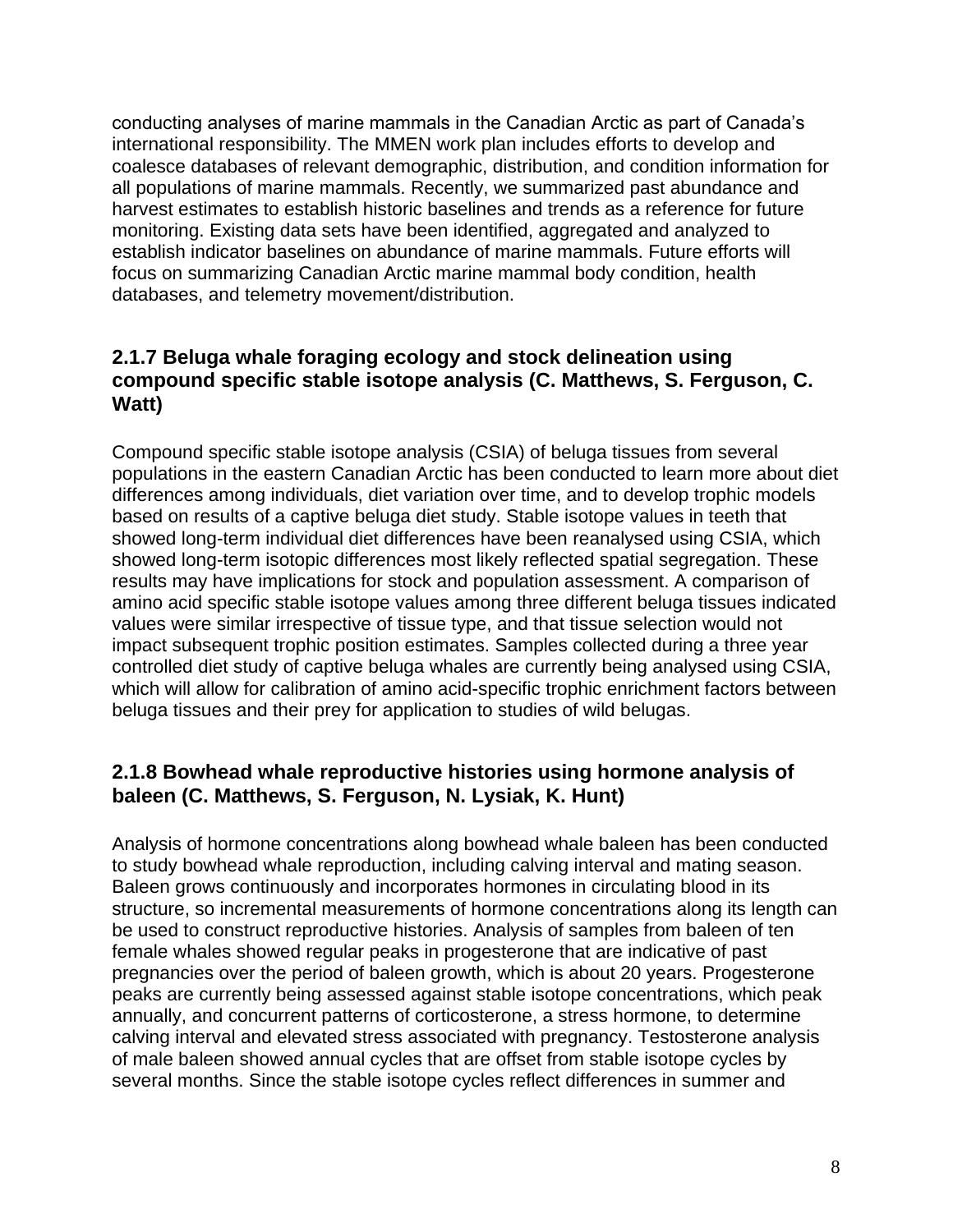winter foraging/habitat use, testosterone peaks annually and likely during early spring, which is consistent with what is currently known about bowhead reproduction.

## <span id="page-8-0"></span>**2.1.9 Diet and dive behaviour of Cumberland Sound belugas (C. Watt, J. Orr, and S. Ferguson)**

Relatively little is known about the foraging behaviour of Cumberland Sound beluga whales, but there has been a change in the Arctic food web in the region, involving an increased abundance of capelin. We expected this change in the food web may impact beluga foraging behaviour. We evaluated fatty acids in blubber samples collected from subsistence-hunted belugas in Cumberland Sound from the 1980s to 2010, and analyzed satellite tag information from 7 belugas tagged in 2006 to 2008 to gain a better understanding of their foraging behaviour. There was a change in the fatty acid profile of beluga blubber from the 1980s compared to the 1990s and 2000s. Specific fatty acids indicative of capelin and Arctic cod increased and decreased over time respectively, suggesting an increased consumption of capelin with a reduction in Arctic cod in summer in more recent years. Dive behaviour suggested different foraging tactics across seasons. Shallow short dives occurred in summer, which may indicate foraging on capelin, while deeper longer dives were made in autumn and winter, possibly indicating foraging on deeper prey such as Arctic cod and Greenland halibut. How this change in summer diet may be impacting the health of the population and the population dynamics of Cumberland Sound belugas is currently unknown.

### <span id="page-8-1"></span>**2.1.10 Narwhal foraging habitat (C. Watt, J. Orr, and S. Ferguson)**

Satellite tracking of 21 narwhals from the Baffin Bay and Northern Hudson Bay populations provided information on their diving behaviour and was used to identify foraging regions. To evaluate home ranges and define areas important for benthic foraging, we conducted kernel density analysis on narwhal locations and focused on areas where deep diving occurs, as a proxy for foraging, in the winter, spring, and migratory periods. Deep-diving was used as a proxy for foraging since previous research has indicated that narwhals from these two populations consume benthic prey. Home range analyses identified important areas for foraging for narwhals tagged in Eclipse Sound and from the Baffin Bay population on the summer grounds in Eclipse Sound, and the winter grounds in Davis Strait, as well as on the migratory pathway between the two regions. Foraging areas were also identified for the Northern Hudson Bay narwhals tagged in Repulse Bay and part of the Northern Hudson Bay narwhal population. In summer, foraging areas were identified in northwestern Hudson Bay in summer, in Northern Hudson Bay and Hudson Strait on the migration, and to the east of the entrance to Hudson Strait in the winter. Overall we found narwhal use a large portion of their range for foraging activities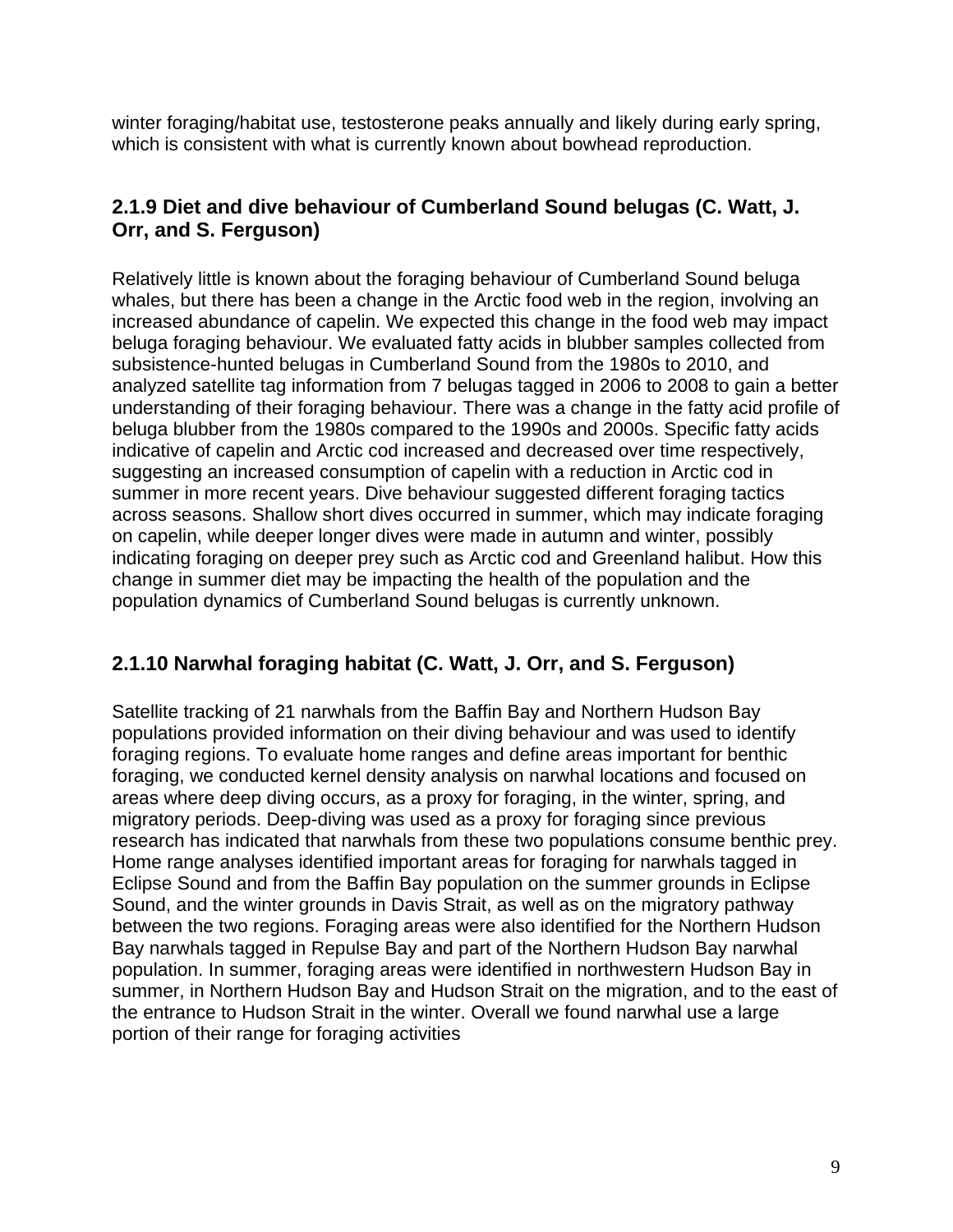## <span id="page-9-0"></span>*2.2 ATLANTIC*

#### <span id="page-9-1"></span>**2.2.1 Indices of abundance for beluga (***Delphinapterus leucas***) in James and eastern Hudson Bay in summer 2015 (Jean-François Gosselin, Mike O. Hammill and Arnaud Mosnier)**

Systematic aerial line-transect surveys were conducted in James Bay and eastern Hudson Bay from 29 July to 3 September 2015. Using an a factor of  $0.478$  (CV =  $0.16$ ) to account for the proportion of belugas visible at the surface and adding in a count of 167 belugas observed in the Little Whale River estuary, the corrected abundance indices were 10,615 (95% CI: 6,559 - 17,178) for James Bay and 3,819 (95% CI: 1,664 - 8,765) for eastern Hudson Bay. Two groups of 68 and 177 individuals that accounted for 67% of the belugas detected during the first survey of eastern Hudson Bay illustrate how the highly clumped distribution of belugas may influence abundance indices and population trend assessments.

#### <span id="page-9-2"></span>**2.2.2 A management framework for Nunavik beluga (M.O. Hammill, G.B. Stenson and T. Doniol-Valcroze)**

The co-management of wildlife resources transferred basic wildlife management responsibilities to co-management boards and restricted the veto powers of the responsible minister to overturn Board decisions. This has resulted in an apparent management paradox, since on one hand the Government's ability to limit harvesting has been restricted, while on the other hand, Canada has international responsibilities to ensure a management structure based on Maximum Sustainable Yield (MSY) and the Precautionary Approach (PA). The rights of hunters to harvest are often highlighted in discussions with hunters, but other aspects of the land claim agreements call for the development of management systems that also respects the principles of conservation and continued sustainability of the resource. Thus, it would appear that the development of a PA/ MSY based framework is consistent with the concepts and principles of recent land claim agreements implemented in Canada. Different management frameworks, some of which have been developed to manage marine mammal stocks in Canada were examined using the eastern Hudson Bay beluga as a study case. Other stocks were also examined for discussion. Criteria were developed that could be used to determine if a stock could be managed using a framework where the probability of reaching the management objective within a specified timeframe can be identified explicitly, or whether a more general approach referred to as the Potential Biological Removal (PBR) should be used to set Total Allowable Harvest levels.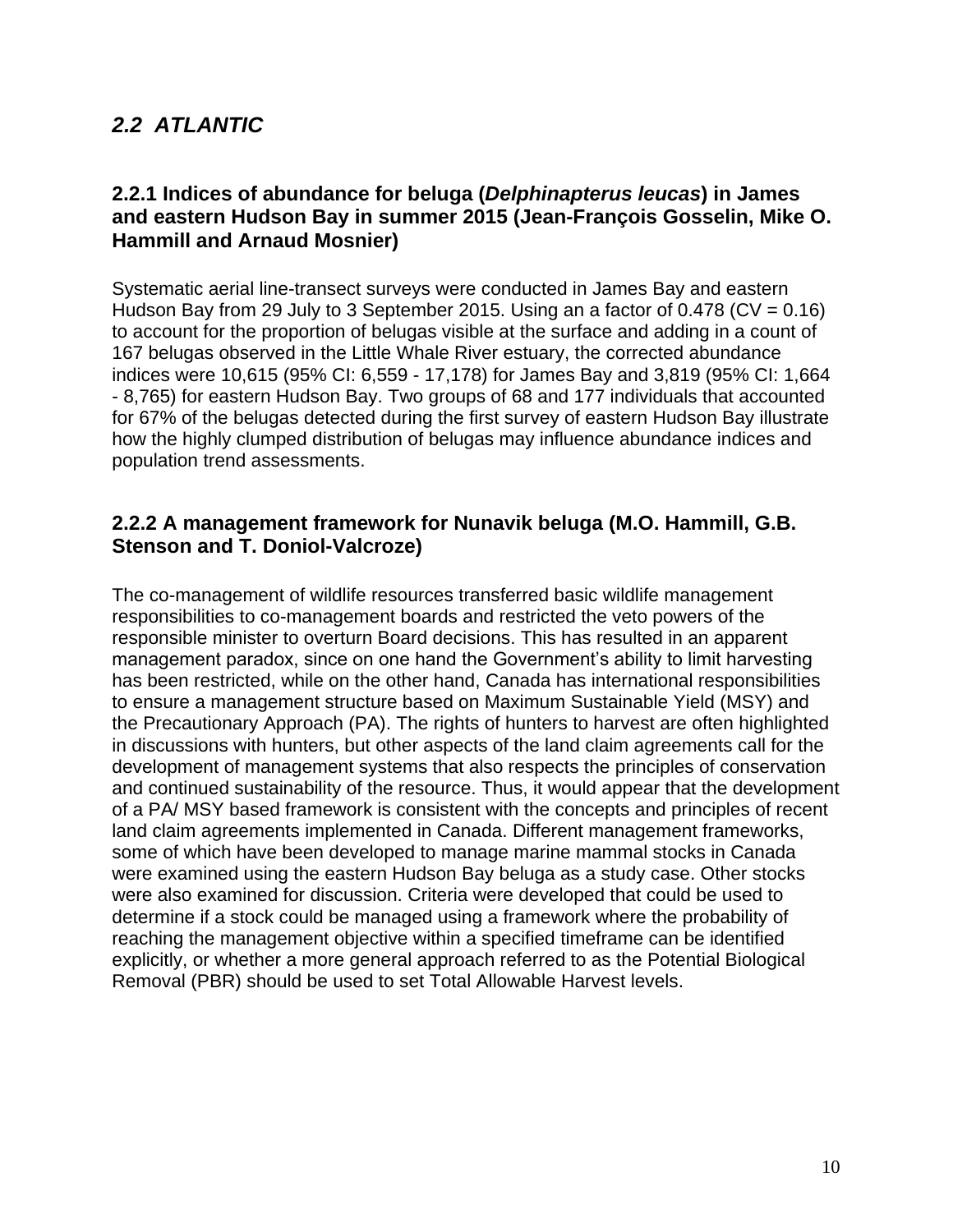#### <span id="page-10-0"></span>**2.2.3 Management Approaches, Abundance Indices and Total Allowable Harvest levels of Belugas in Hudson Bay (M.O. Hammill, A. Mosnier, J-F Gosselin, C.J.D. Matthews, M. Marcoux and S.H Ferguson)**

A surplus production model that incorporated information on harvests and stock composition of the harvest was fitted to aerial survey data from eastern and western Hudson Bay belugas using Bayesian methods. For eastern Hudson Bay, the model produced an abundance estimate of 3400 animals and indicated that the population is stable. For eastern Hudson Bay, the sustainable yield, which maintains a stable population, was 68 belugas. Two Precautionary Approach frameworks were developed and allowed for harvests of 17-61 animals depending on the probability of achieving recovery to healthy levels within 50 years. For western Hudson Bay, the model indicated that the population could be stable or may be increasing depending on model assumptions related to environmental carrying capacity. It was concluded that the best estimate of abundance for this stock was that from the aerial survey flown in 2015 (N=54,500). The Potential Biological Removal method was used to estimate allowable removal levels from the western Hudson Bay stock. Depending on recovery factors applied, PBR estimates varied from 251 to 1,004 for recovery factors of 0.1 to 1. The most recent harvest data of Western Hudson Bay whales was 584 animals in 2015.

## <span id="page-10-1"></span>**2.2.4 Diet of Grey Seals in the central Gulf of St Lawrence (M.O. Hammill)**

Grey seal predation has been identified as a potential contributing factor to the high adult mortality observed in the southern Gulf of St. Lawrence (NAFO area 4T) Atlantic cod. Estimates of consumption indicate that significant amounts of 4T cod are being consumed by grey seals. Sampling continued in the Magdalen Islands area of the central Gulf of St Lawrence in 2016. Diets are dominated by sandlance and flatfish. Overall, cod accounts for about 10% of the diet in this region, with males consuming more cod than females.

#### <span id="page-10-2"></span>**2.2.5 Updated analysis of genetic mixing among beluga stocks in the Nunavik marine region and Belcher Islands area: information for population models and harvest allocation (Mosnier, M.O. Hammill, S. Turgeon and L. Postma)**

Proportions of EHB belugas in the harvest were estimated through genetic analyses of samples obtained from Inuit hunters. A total of 1,685 samples collected between 1982 and 2015 (including 246 new samples) were used to update the previous results for the different management areas. The analyses indicate that the proportions of EHB beluga in the Hudson Strait harvest were 10.8% in spring and 26.1% in fall which were similar to previous estimates. The number of available samples for north-eastern Hudson Bay in spring and in Ungava Bay during the fall was insufficient for inference. In the Belcher Islands, the proportion of EHB beluga in the spring harvest (April 1- June 30) was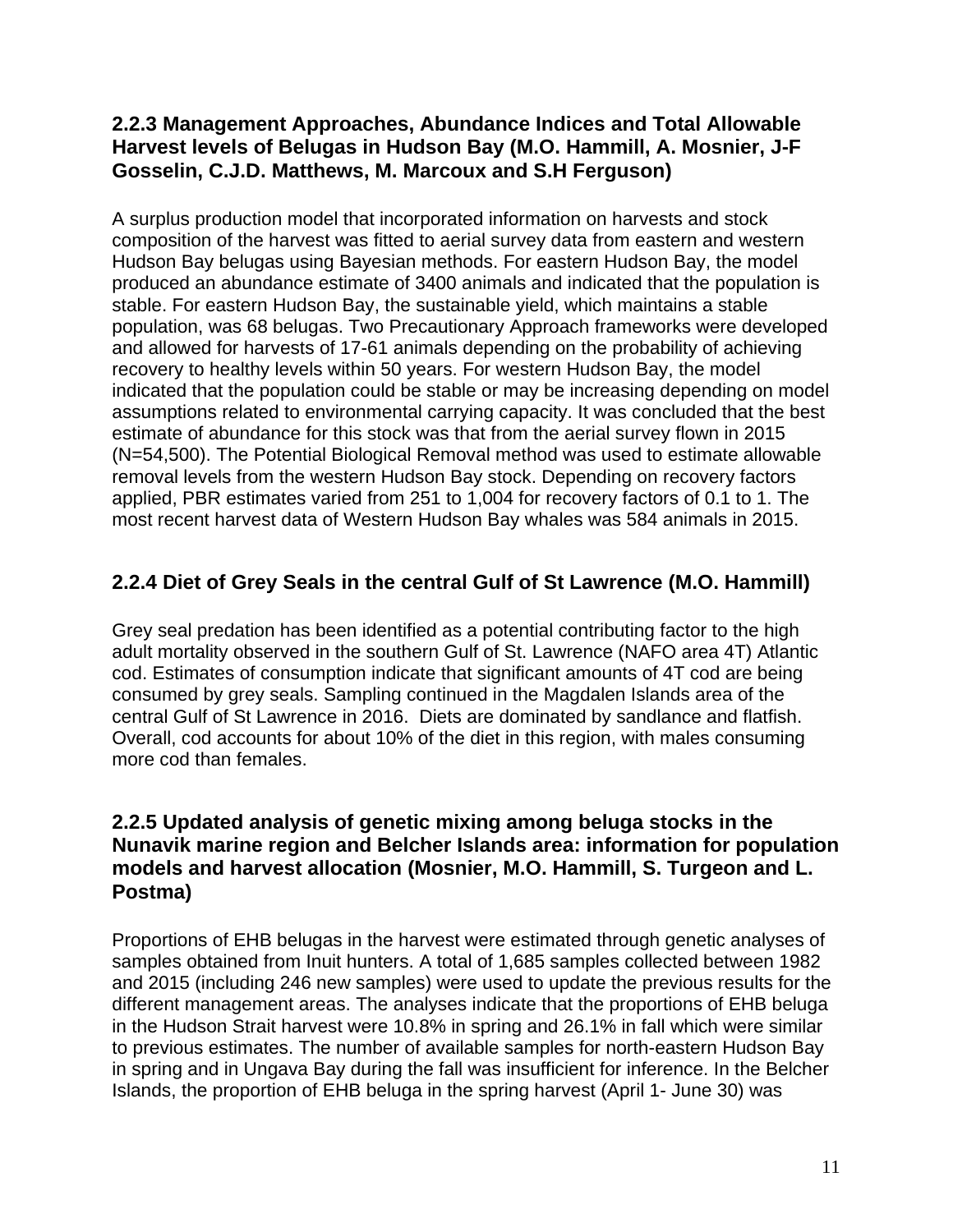estimated to be 1.5%. This proportion increased to 4.4% if spring was extended until July 14. In summer, the updated estimate was 25.6% (July 1 - September 30) and 0% in fall. Besides updating the estimated proportions of the different source populations occurring in the harvest, the additional samples contributed to a decrease in the uncertainty around the estimates.

#### <span id="page-11-0"></span>**2.2.6 Comparison of methods to estimate grey seal pup production at different colonies (Hammill, M.O., Dale, J., Stenson, G.B., den Heyer, C., Gosselin, J.-F., Leblanc, P., and Johnston, D. W.)**

Aerial surveys were flown in January and February 2016 to estimate grey seal pup abundance on Sable Island, along coastal Nova Scotia and in the Gulf of St Lawrence (GSL). Owing to a combination of circumstances (absence of ice in the GSL) and opportunities, different platforms were used to obtain counts of pups on different island colonies. The methods included the use of visual counts, oblique photography from low altitude helicopter flights, photographs using an unmanned aerial vehicle (UAV) and a large format aerial photographic camera. Images from the large format camera were the easiest to count, but this option was the most expensive and presented logistic challenges in coordinating positioning of the aircraft within the four week optimum time for photography of the colonies in the different regions. Images from the UAV were easy to count; the UAV was easy to deploy and did not disturb animals, but flights were limited in some cases by high wind speeds. Images from oblique photographs were suitable for counting, but also provided challenges in ensuring coverage of a colony, particularly if the colony was flat and without obvious landmarks. If only a few pups were present, visual counts were suitable, but at large colonies visual counts underestimated abundance.

#### <span id="page-11-1"></span>**2.2.7 Pup Production at Scotian Shelf Grey Seal (***Halichoerus grypus***) Colonies in 2016 (C.E. den Heyer, S.L.C. Lang, W.D. Bowen, and M.O. Hammill)**

Digital-photographic aerial surveys of breeding colonies on Sable Island and smaller islands along Atlantic coast of Nova Scotia were flown in January 2016 to estimate grey seal pup production. The estimated total pup production for Sable Island in 2016 was 83,600 with 95% confidence limits of 63,600 to 103,500. Pup production on Sable Island has continued to increase, but at a slower rate than it did in the late 1990s and early 2000s. Three digital-photographic aerial surveys were completed at Hay Island. The estimated number of pups born on Hay Island was 2,500 with 95% confidence limits of 1,700 to 3,200. This is similar to pup counts in 2007 (2,600) and 2010 (2,500), suggesting that this breeding colony may have reached carrying capacity. Pup production estimates on four small islands (Round, Mud, Noddy and Flat) in the vicinity of Seal Island, southwest Nova Scotia were 2,100 with 95% confidence limits of 1,800 to 2,400 pups. This was the first aerial photographic survey for these colonies. A helicopter survey of the coastline from Yarmouth to Cape Breton was used to obtain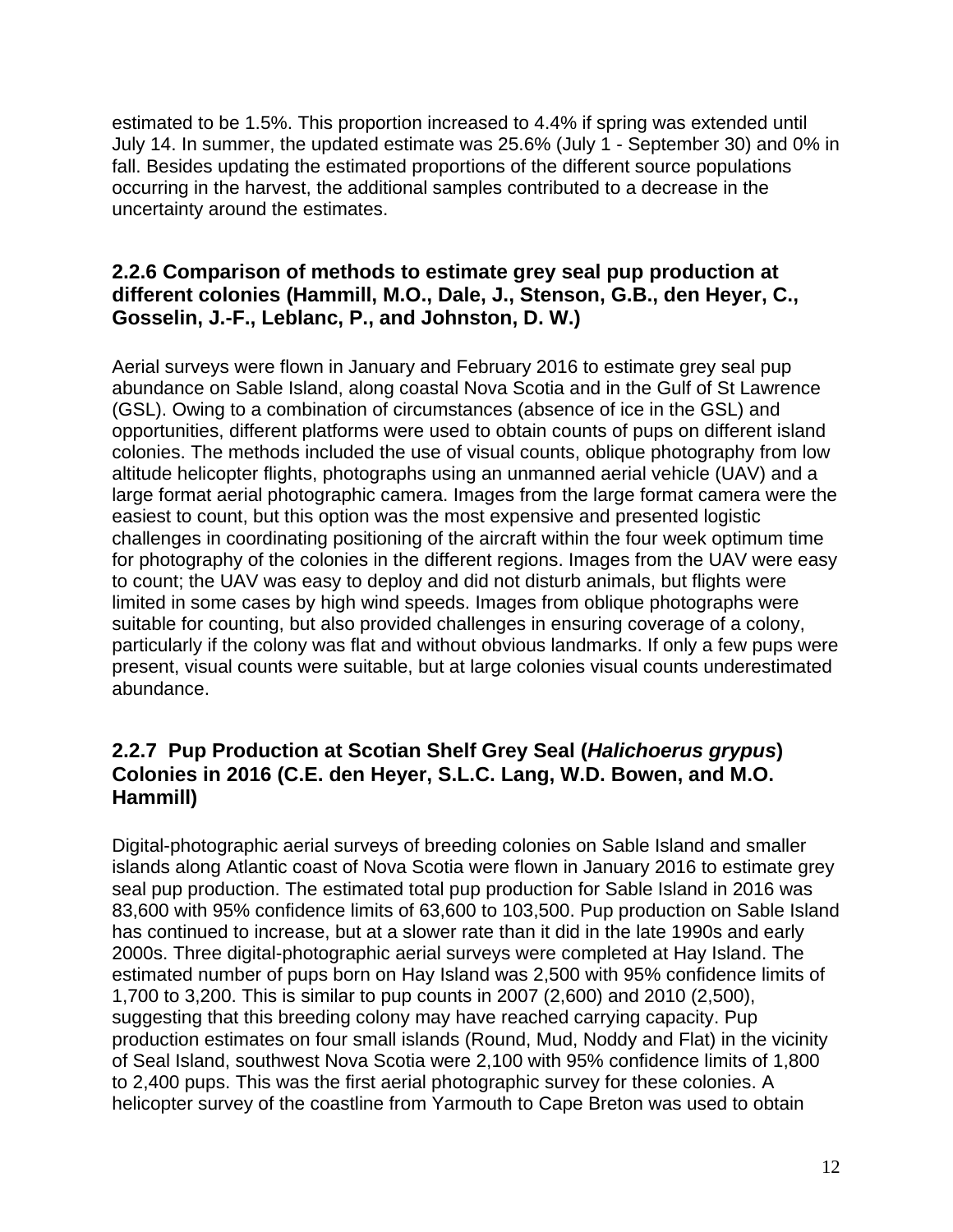visual counts of pups born at other coastal Nova Scotian colonies. The total pups along the coast east of Halifax, not including Hay Island, has increased from 50 in 2010 to 78 in 2016. In total, 4,600 pups were produced by Coastal Nova Scotia breeding colonies, which accounts for 5.1% of the 88,200 pups born on the Scotian Shelf.

#### <span id="page-12-0"></span>**2.2.8 Growth and condition in harp seals: evidence of density dependent and density-independent influences (M.O. Hammill and C. Sauve)**

Life history theory predicts that resource competition increases as a population increases, leading to changes in life history traits such as growth, survival, and reproduction. The Northwest Atlantic (NWA) harp seal population has increased from a low of 1.1 million animals in 1971 to over 7 million animals in 2014. Given this 7-fold increase in abundance, we hypothesized that density-dependent regulation might be reflected by changes in body growth. Gompertz curves fitted to size at age data for harp seals collected in the Gulf of St Lawrence over a 40 year period show a decline in female asymptotic length and mass. Body mass and condition were negatively related to reproductive rates the previous year, while a quadratic relationship ('inverse u') was observed between body measures and the ratio of the March:April first year ice cover, a measure of ice breakup. Condition was also negatively related to January ice cover. At high densities, reproduction is likely to be relatively more expensive for Northwest Atlantic harp seals, underlining the importance of females being able to access high energy food during the winter foraging period to build-up condition prior to pupping. A complex relationship between condition and the timing of ice-breakup likely reflects the influence of the timing of ice retreat on food resources and hence female ability to rebuild energy stores prior to moulting.

## <span id="page-12-1"></span>**2.2.9 Biological sampling of Pinnipeds (GB Stenson, A Buren, J Lawson)**

Multi-disciplinary studies on Harp and Hooded Seal population dynamics, seal-fisheries interactions, and the impact of climate change continued in 2016. The ongoing programme of collections involving sealers and DFO personnel from Newfoundland, Labrador and the Gulf of St. Lawrence continues to provide annual biological samples of seals (Harp, Hood, Ringed, Bearded, and Grey) in the region. These data facilitate the long-term monitoring of reproductive status, diets, and the growth and condition of seals during a period of significant ecological change.

#### <span id="page-12-2"></span>**2.2.10 Density dependent and density independent factors influencing harp seal reproduction (GB Stenson, A Buren)**

A study on the impact of changing abundance and prey availability associated with climate change was published. While climate change has been shown to affect harp seals directly through increased mortality of young, it may also impact indirectly through changes in prey and subsequent reproductive rates. Over the past four decades, harp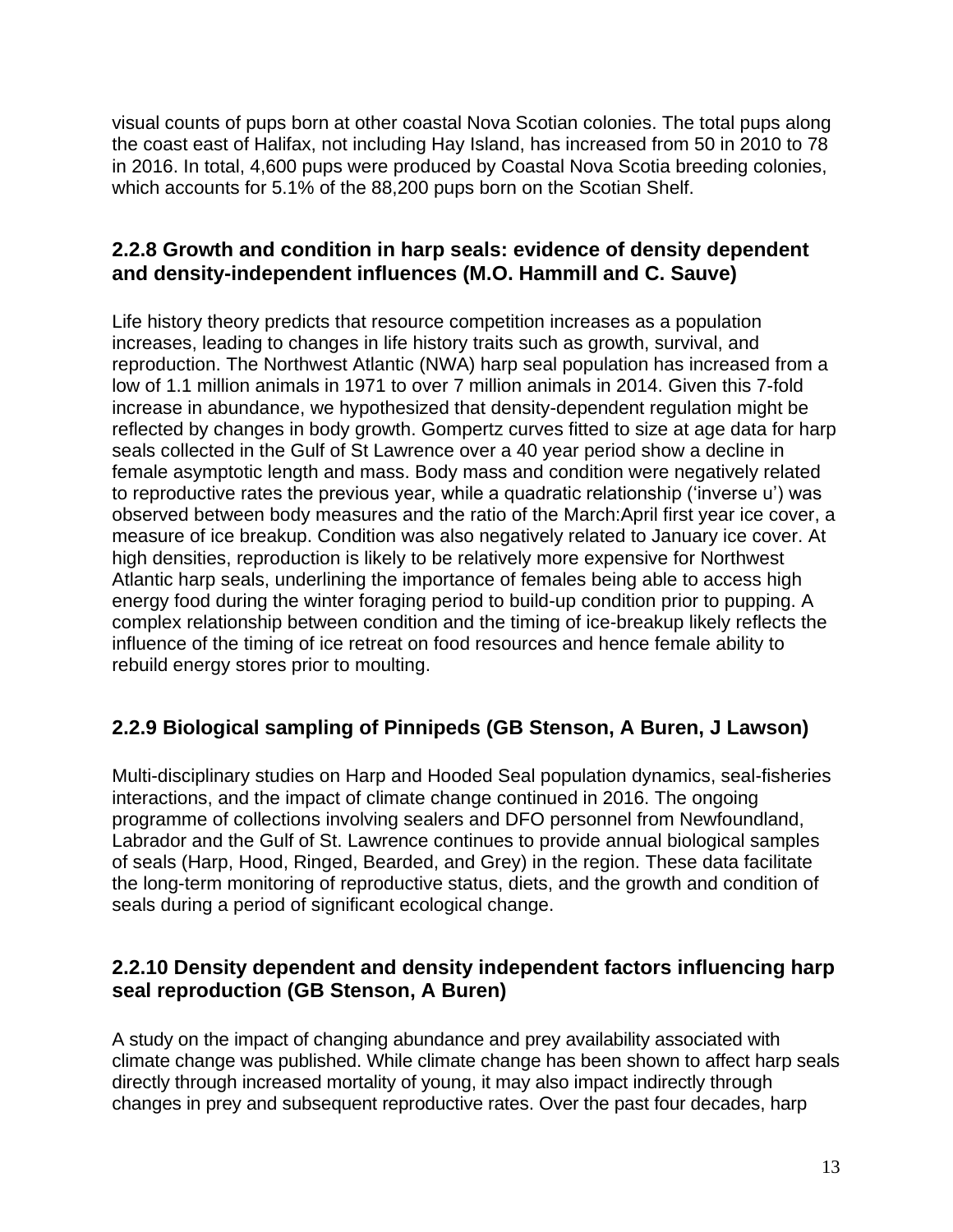seals have also undergone a large change in abundance, increasing from approximately 1.5 million seals in the early 1970s to ~7.4 million seals today and, since 1987, late-term abortions have been observed. To determine the importance of biological and environmental factors influencing reproduction, pregnancy and abortion rates of harp seals were estimated from samples collected between 1954 and 2014 off Newfoundland, Canada. Since the early 1980s, late-term pregnancy rates among mature females have declined while interannual variability increased, ranging from 0.2 to 0.86. Analyses indicated that while the general decline in pregnancy was associated with increased population size, including the rate of late-term abortions captured much of the interannual variability. Changes in abortion rates were described by a model that incorporated capelin biomass and mid-winter ice cover (likely a proxy for ecosystem changes in overall prey abundance). Harp seals appear to respond to relatively small variations in environmental conditions when they are at high population levels. If the observed changes in climate continue, negative impacts on the Northwest Atlantic harp seal population will likely increase due to the predicted warming trend and associated reduction in ice cover.

#### <span id="page-13-0"></span>**2.2.11 Environmental influences on attendance and nursing patterns of harp seals (GB Stenson, A Buren)**

Attendance and nursing patterns of harp seals were examined under varying environmental conditions to determine whether and how these patterns respond to changing weather conditions. The behaviour of females and pups off north- eastern Newfoundland was recorded during daylight hours. Air and water temperature, and wind speed were recorded at the beginning of each observation session. GAMM models were constructed to examine the importance of these variables in predicting attendance and nursing patterns. The best model for predicting attendance included time of day, air temperature, wind speed, and the interaction between wind and air temperature. The best model for predicting nursing included wind speed, air temperature and time of day. Females were more likely to attend their pups during the afternoon when solar radiation appeared to be high, but reduced attendance during high winds and/or low temperatures. The likelihood of attending females nursing during these poor weather conditions was greater than when conditions were better. Thus, females were less likely to be present when weather conditions were poor but when present, they were more likely to be provisioning their pups. This strategy may help these females defray the thermoregulatory demands on their limited resources while ensuring that their young attain weights that are likely to increase post-weaning survival and hence maternal fitness. It is likely that nursing and attendance patterns will change as global changes in the weather increase the frequency and severity of storms.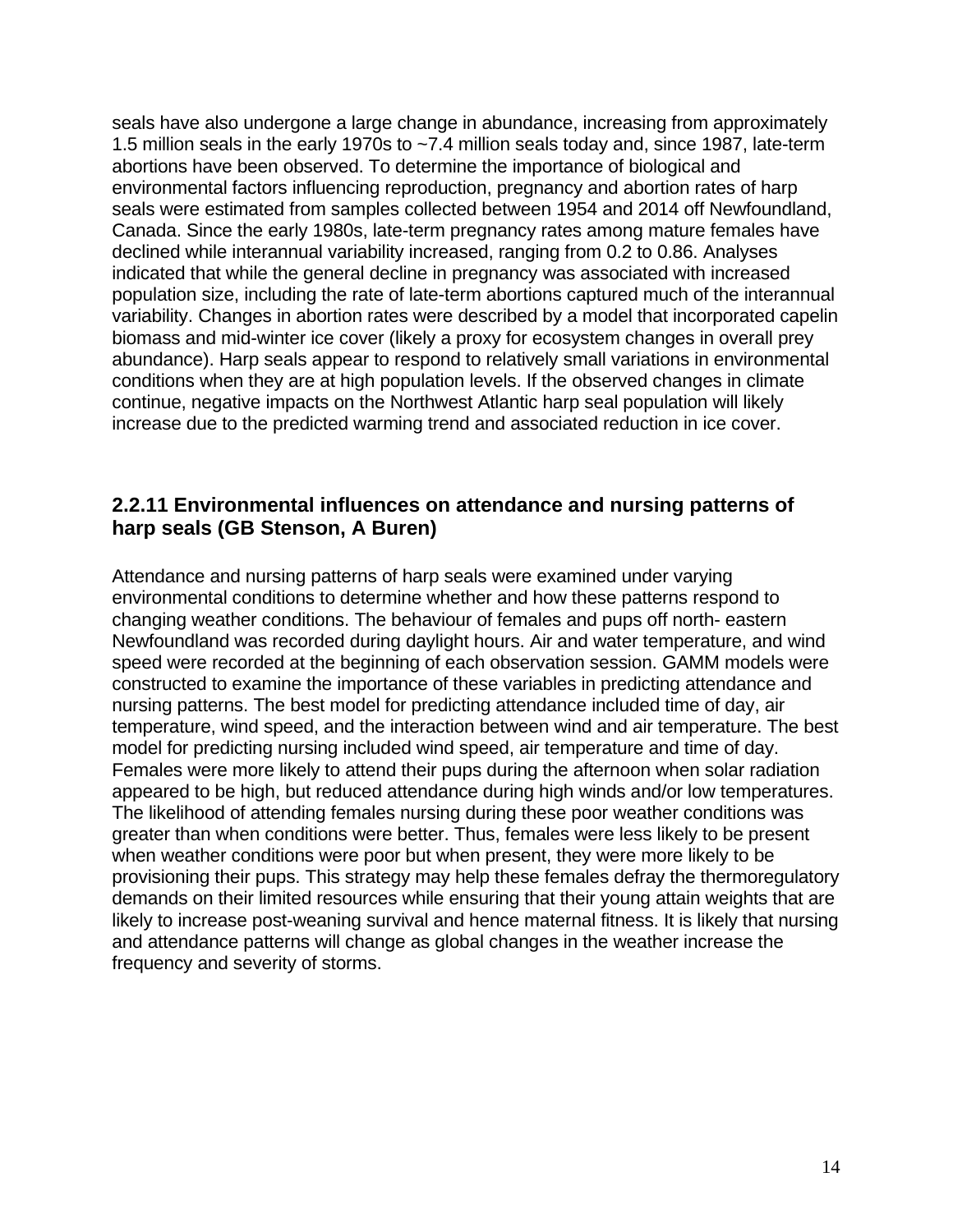| Reported Canadian commercial catches of harp and hooded seals |         |                |  |  |  |  |
|---------------------------------------------------------------|---------|----------------|--|--|--|--|
| Year                                                          | Harp    | <b>Hood</b>    |  |  |  |  |
| 2003                                                          | 289,512 | 151            |  |  |  |  |
| 2004                                                          | 365,971 | 389            |  |  |  |  |
| 2005                                                          | 329,829 | 28             |  |  |  |  |
| 2006                                                          | 354,867 | 40             |  |  |  |  |
| 2007                                                          | 224,745 | 17             |  |  |  |  |
| 2008                                                          | 217,850 | 5              |  |  |  |  |
| 2009                                                          | 76,668  | 10             |  |  |  |  |
| 2010                                                          | 69,101  | 0              |  |  |  |  |
| 2011                                                          | 40,393  | $\overline{2}$ |  |  |  |  |
| 2012                                                          | 69,189  |                |  |  |  |  |
| 2013                                                          | 90,703  | 0              |  |  |  |  |
| 2014                                                          | 54,830  |                |  |  |  |  |
| 2015                                                          | 35,304  |                |  |  |  |  |
| 2016                                                          | 66,805  | 13             |  |  |  |  |

## <span id="page-14-0"></span>**2.2.12 Reported harvests of harp and hooded seals (GB Stenson)**

### <span id="page-14-1"></span>**2.2.13 Abundance of cetaceans in Canadian waters (J Lawson)**

In the late summer and fall of 2016, DFO undertook a large-scale aerial survey of Canadian waters from the northern tip of Labrador in the north to the U.S. border in the south. This North Atlantic International Sightings Survey (NAISS), like DFO's 2007 TNASS survey, employed three fixed-wing aircraft flying at slow speed and 183 m altitude on transect lines from the coast to beyond the shelf break. Despite being hampered by poor weather during much of the survey period, most planned transects were flown. From data gathered during the NAISS survey, DFO will produce abundance estimates and distribution maps for species including cetaceans, sea turtles, and large fish species such as basking sharks and sunfish sighted. Target species included multiple Species at Risk including the blue whale, north Atlantic right whale, fin whale, St Lawrence Estuary beluga whale, Scotian Shelf northern bottlenose whale, Sowerby's beaked whale, leatherback and loggerhead sea turtles, and basking sharks. The number of sightings were greater than during the 2007 survey. White-beaked dolphins were the most commonly-sighted cetacean species in 2016, accounting for half of the sightings and almost 80% of the total number of animals around Newfoundland and Labrador. Many cetaceans were sighted on the Grand Banks and NAFO Regulatory areas, including at the edge of the shelf breaks. Sighting density data will be compared with physical and biological features such as bathymetry, sea surface temperature, and marine productivity to determine if there are relationships that could be used later in habitat assessments (such as to support critical habitat designation), or to refine future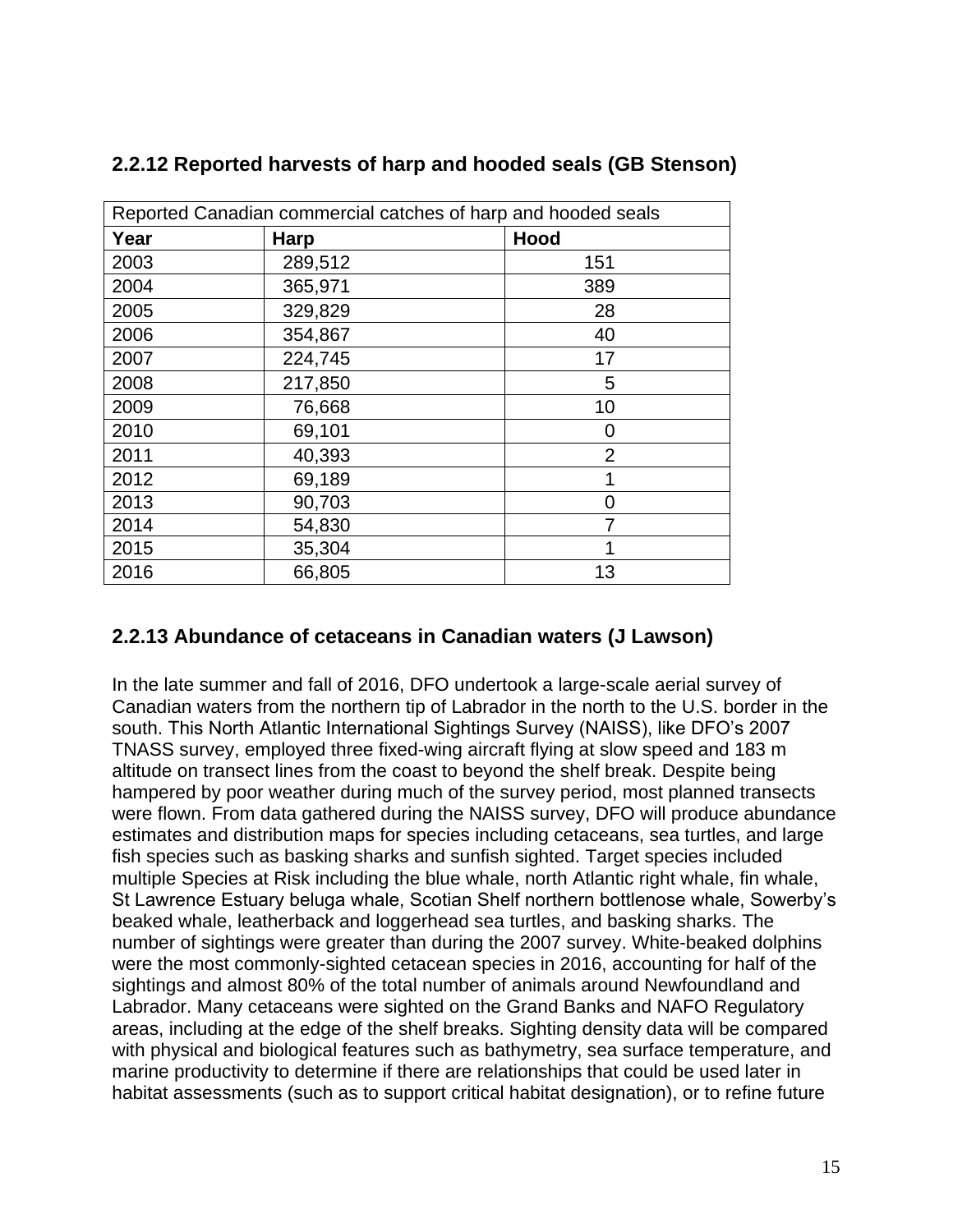survey designs (see below). This survey was conducted in a way that will facilitate data integration with the 2016 U.S. and European marine surveys, and provide a cross-Atlantic context to interpret results; an international workshop was held at the biennial marine mammal conference in Halifax in 2017 to discuss means of data integration.

## <span id="page-15-0"></span>**2.2.14 The impact of noise on marine mammals (J Lawson)**

The study examining the noise environment and marine mammal assemblages for candidate Valued Marine Ecosystems (VMEs) on the Grand Banks and NAFO Regulatory areas has continued, and now includes deployments on the southern Labrador Shelf. In cooperation with research partners in St. Pierre and Miquelon (France), DFO deployed AURAL autonomous acoustic recorders in multiple locations to 1) characterize the acoustic environment of several VME and/or LOMA sites, and 2) use these data to characterize ambient noise levels and identify which marine mammal species are associated with identified VMEs/LOMAs, some of which are listed under SARA. Analysis of the recordings is underway, and DFO researchers in Newfoundland and Labrador have been working with colleagues in other Atlantic Canadian DFO labs, U.S. government researchers, and a private firm (JASCO Ltd.) to coordinate acoustic collections and automate analyses. Further, an international effort with Canadian and American government, academic, and NGO researchers in underway to coordinate large-scale acoustic deployments in the western offshore and nearshore Atlantic in the next several years. There are seasonal and inter-annual variations in the species that have been detected; unusual results include detection of calling humpback whales off the coast of Labrador in the winter period, and species at risk such as blue and right whales off the southern Grand Banks of Newfoundland.

A review on the behavioural responses of wild marine mammals to noise was published in 2016. Noise has individual and population effects on marine mammals. The current North American regulation of human activities identifies received levels of sound at which individuals are predicted to display significant behavioural responses. Behavioural responses by cetaceans are bet explained by the type of sound source (i.e., continuous, sonar, or seismic/explosion), and functional hearing group (proxy for hearing capabilities, i.e., high-, mid-, and low-frequency cetaceans). The severity of the behavioural responses exhibited was not related to sound levels received by cetaceans. This indicates that monitoring and regulation of acoustic effects from anthropogenic activities on cetacean behaviour should not exclusively rely upon received level thresholds.

## <span id="page-15-1"></span>**2.2.15 Habitat suitability modelling for cetaceans (J Lawson)**

Using long-term sightings and environmental data from government, NGO, and industry sources, Species Distribution Models (SDM) were developed to predict suitable habitat for many of the cetacean species found in Atlantic Canadian waters and the NAFO Regulatory Area. For example, the most suitable habitat for blue whales was located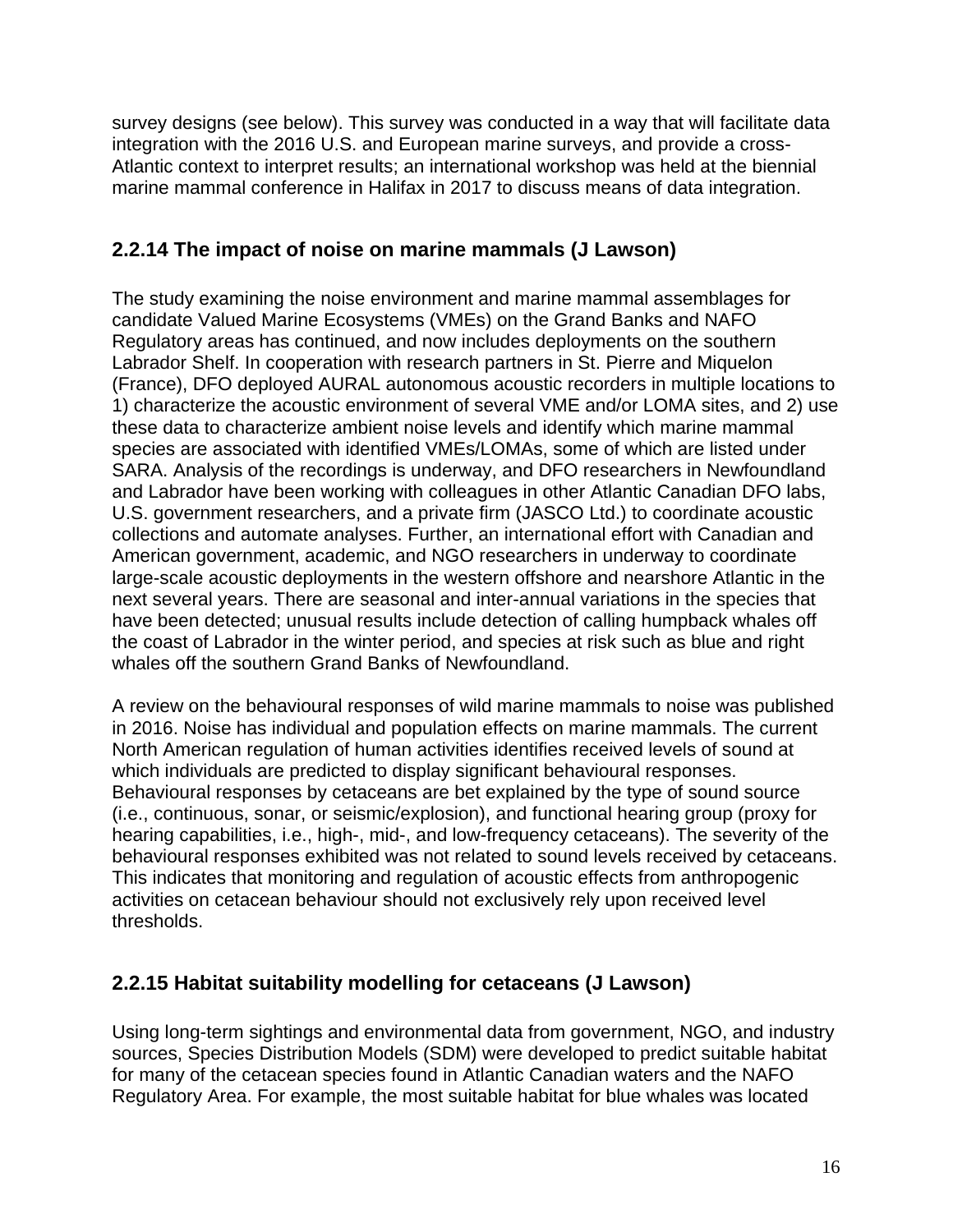primarily on the Scotian Shelf and along the southern Grand Banks. Highly-suitable habitat for northern bottlenose whales was identified in areas along the edge of the Scotian, and Newfoundland and Labrador Shelves, submarine canyons, and deep basins. We interpreted suitable habitat as regions where cetacean monitoring efforts should be prioritized to determine if they are important areas for these species. The SDM results and tools as presented in this study are a timely component in the process of identifying human activities that may be contributing to the lack of recovery of these whales at risk in Canadian and international waters. This approach has been extended to all marine mammal species, with the addition of seasonal analyses. In addition, the Department will generate General Additive Models using the same data as a means to assess the reliability of the MaxEnt SDM.

## <span id="page-16-0"></span>**2.2.16 Risk Assessment Framework (J Lawson)**

The abundance and distribution of marine mammal and sea turtle populations is influenced by a variety of factors, including resource availability, reproductive status, predator distribution, ice presence and structure, or more generally, mortality risks. Recently, anthropogenically-related, non-harvest removals are being considered for managed marine mammal populations worldwide; a high-profile recent example is the role of climate change as a population-level factor that might reduce carrying capacity and/or increase mortality. More "proximal" negative consequences could arise from industrial activities and associated noise, vessel strikes, or introduction of new predators or other invasive species. There is currently no internationally-accepted approach as to how impacts of marine development projects should be evaluated. DFO is continuing to develop a general assessment framework that could be used to quantify and cumulate risks of impacts on marine mammal and sea turtle populations associated with anthropogenic activities, while taking into account population conservation status and vulnerability, cumulative impacts from other stressors (such as climate change), and those associated with similar projects, expected susceptibility to stressors, and the expected efficacy of mitigation measures. This framework could be extended to encompass other types of marine species, anthropogenic activities, or stressors. DFO convened two international workshops to solicit expert assessment and garner the scientific support for the rationale behind the framework and integral thresholds, and the applicability of the framework in the legal and applied context that are typical of environmental impact assessments by developers and governmental agencies worldwide. This project has been augmented with two additional projects in which the Department is gathering and integrating information with associated spatial and temporal, such as physical, biological, and functional aspects of the Atlantic marine ecosystem. One of the projects will see these data used in a large-scale modelling process in an effort to create three-dimensional risk maps.

## <span id="page-16-1"></span>**2.2.17 Ocean Productivity (A Buren)**

A project aimed at characterizing spatial and temporal variability, long-term trends, and the influence of environmental conditions (e.g., ice cover, SST, etc.) on energy content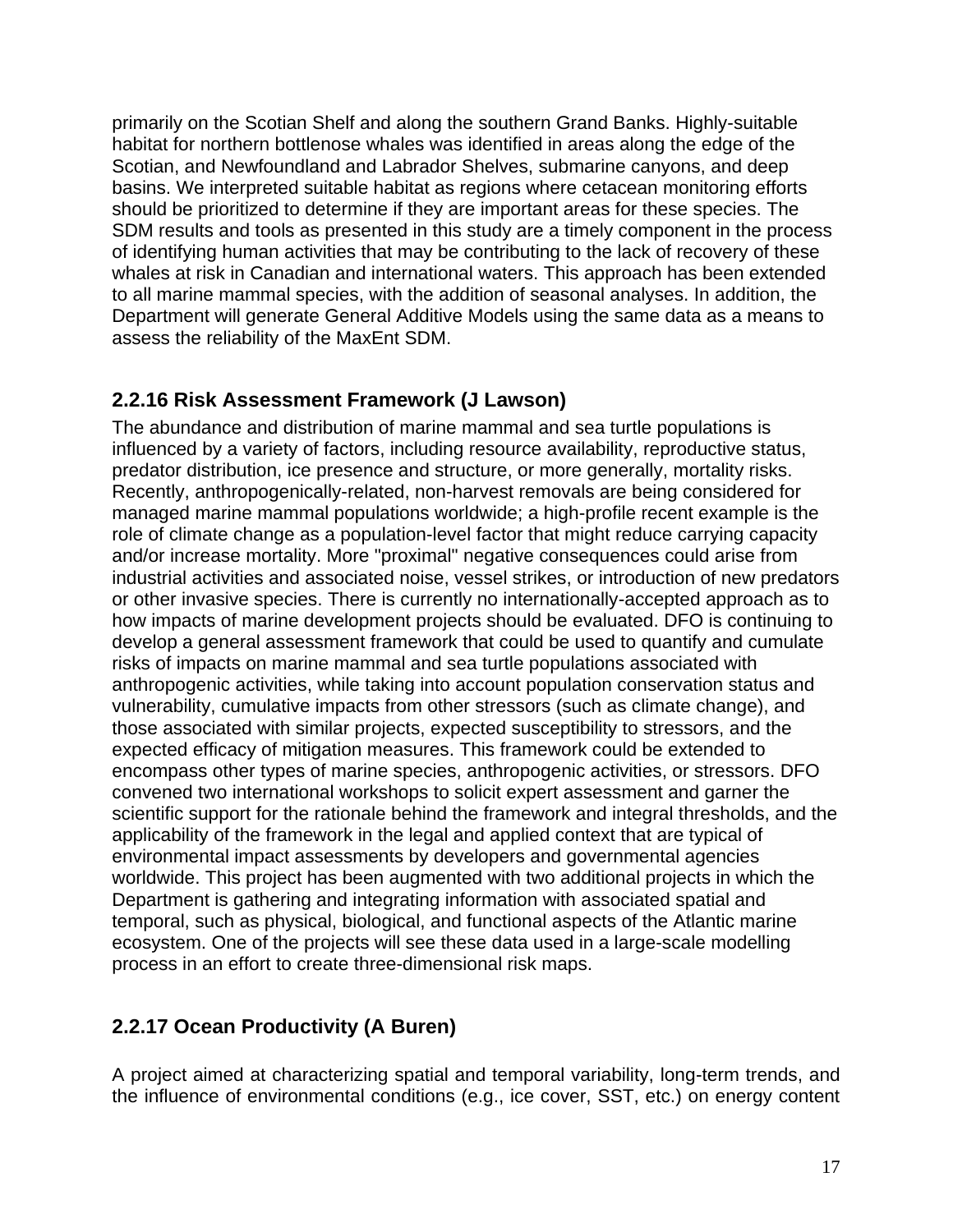of key forage species in the northwest Atlantic was initiated. In collaboration with University partners we are determining energy contents of important prey species through bomb calorimetry and proximal compositional analyses. This project is ongoing and will continue until March 2019.

## <span id="page-17-0"></span>**3.0 CATCH DATA**

a. Pinnipeds

|                     | Atlantic Canada    | Eastern Canadian |
|---------------------|--------------------|------------------|
|                     |                    |                  |
|                     | (including Quebec) | Arctic           |
| Harp Seal           | 66,871             | no data          |
| <b>Hooded Seal</b>  | 13                 | no data          |
| <b>Bearded Seal</b> | 62                 | no data          |
| <b>Grey Seal</b>    | 1612               | no data          |
| <b>Harbour Seal</b> | O                  | no data          |
| Walrus              | $29*$              | 368**            |
| <b>Ringed Seal</b>  | 353                | no data          |

b. Cetaceans

|                | Western Canadian | Eastern Canadian | Quebec |
|----------------|------------------|------------------|--------|
|                | Arctic           | Arctic           | Region |
| Beluga         | 48               | $384***$         | 225    |
| <b>Bowhead</b> |                  |                  |        |
| Narwhal        |                  | 585              |        |

\* This number does not include all of the walrus harvested in the Nunavik Marine Region

\*\* some communities have yet to report catches

\*\*\* some communities have yet to report catches

## <span id="page-17-1"></span>**4.0 BYCATCH DATA**

There is no systematic reporting of bycatch of marine mammals for most species in Canada. Currently, there is a dedicated analysis of certain marine mammals in Newfoundland and Labrador Region.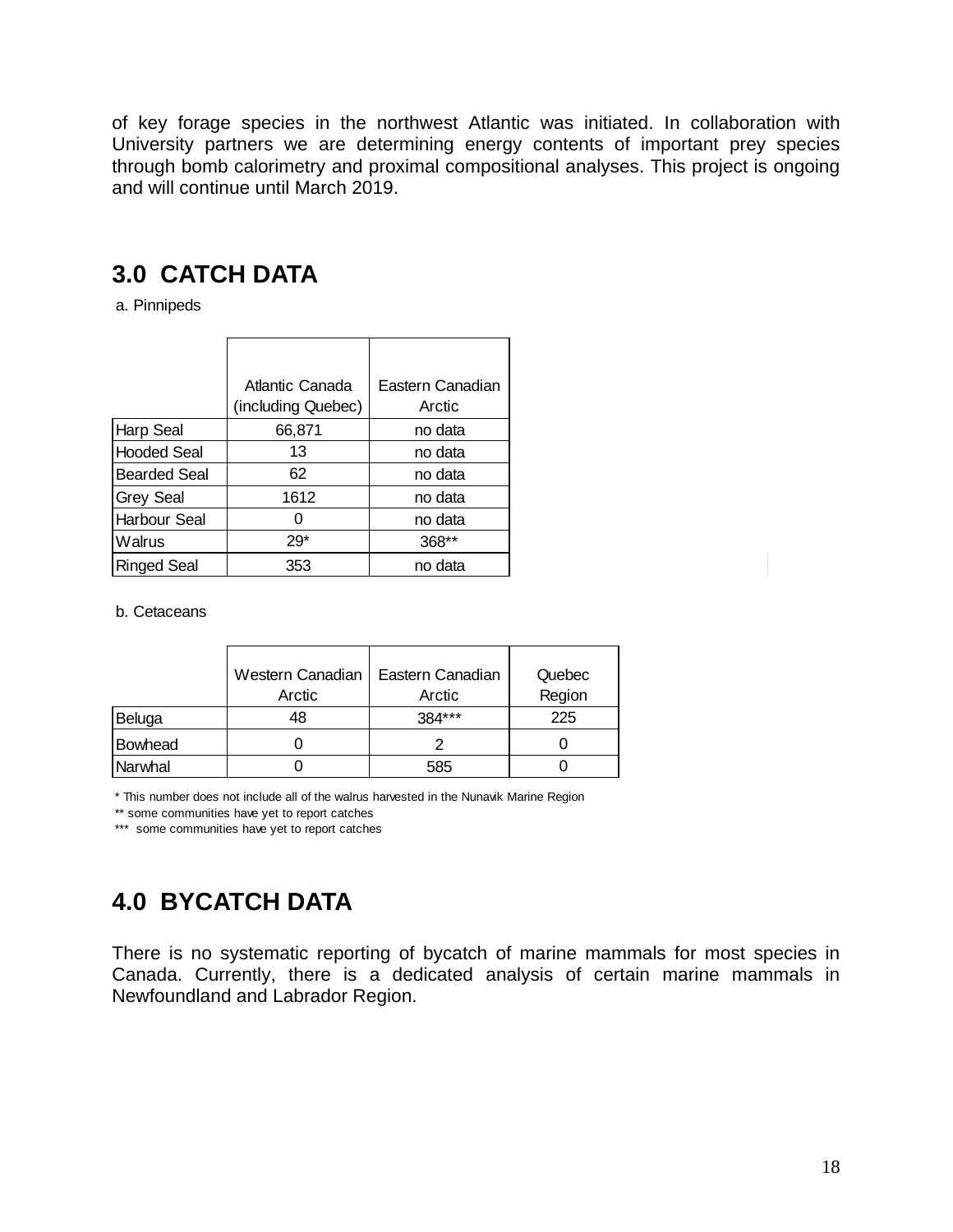## <span id="page-18-0"></span>**5.0 SCIENCE ADVICE PROVIDED**

Canadian Science Advisory Secretariat Reports (advice provided in 2016):

- INFORMATION IN SUPPORT OF THE IDENTIFICATION OF CRITICAL HABITAT FOR FIN WHALES (BALAENOPTERA PHYSALUS) IN CANADIAN PACIFIC **WATERS**
- INFORMATION IN SUPPORT OF THE IDENTIFICATION OF ADDITIONAL CRITICAL HABITAT FOR RESIDENT KILLER WHALES (ORCINUS ORCA) OFF THE WEST COAST OF CANADA
- INFORMATION RELEVANT TO THE ASSESSMENT OF BLUE WHALE CRITICAL HABITAT IN THE NORTHWEST ATLANTIC
- ASSESSING THE RISK OF LETHAL SHIP STRIKES TO HUMPBACK (MEGAPTERA NOVAEANGLIAE) AND FIN (BALAENOPTERA PHYSALUS) WHALES OFF THE WEST COAST OF VANCOUVER ISLAND, CANADA
- POPULATION ASSESSMENT PACIFIC HARBOUR SEAL (PHOCA VITULINA RICHARDSI) IN THE STRAIT OF GEORGIA
- IMPACT OF THE 2015 NARWHAL (MONODON MONOCEROS) ENTRAPMENT ON THE ECLIPSE SOUND STOCK
- POPULATION MODELLING FOR SHARED NARWHAL (MONODON MONOCEROS) STOCKS
- ESTIMATES OF ABUNDANCE AND TOTAL ALLOWABLE REMOVALS FOR ATLANTIC WALRUS (Odobenus rosmarus rosmarus) IN THE CANADIAN ARCTIC
- HARVEST ADVICE FOR EASTERN AND WESTERN HUDSON BAY BELUGA (DELPHINAPTERUS LEUCAS)
- STOCK ASSESSMENT OF CANADIAN NORTHWEST ATLANTIC GREY SEALS (HALICHOERUS GRYPUS)

## <span id="page-18-1"></span>**6.0 PUBLICATIONS AND DOCUMENTS**

- Aulanier, F., Simard, Y., Roy N., Gervaise, C., and Bandet, M. 2016. Ground-truthed probabilistic shipping noise modeling and mapping: Application to blue whale habitat in the Gulf of St. Lawrence. In: Proceedings of Meeting on Acoustics 27, 07006. pp. 1-14. Fourth International Conference on the Effects of Noise on Aquatic Life, Dublin, Ireland. 10-15 July.<http://dx.doi.org/10.1121/2.0000258>
- Aulanier, F., Simard, Y., Roy N., Gervaise, C., and Bandet, M. 2016. Spatial-temporal exposure of blue whale habitats to shipping noise in St. Lawrence system. DFO Can. Sc. Adv. Sec. Res. Doc. 2016/090. vi + 26 p. [http://www.dfo-mpo.gc.ca/csas](http://www.dfo-mpo.gc.ca/csas-sccs/Publications/ResDocs-DocRech/2016/2016_090-eng.pdf)[sccs/Publications/ResDocs-DocRech/2016/2016\\_090-eng.pdf](http://www.dfo-mpo.gc.ca/csas-sccs/Publications/ResDocs-DocRech/2016/2016_090-eng.pdf)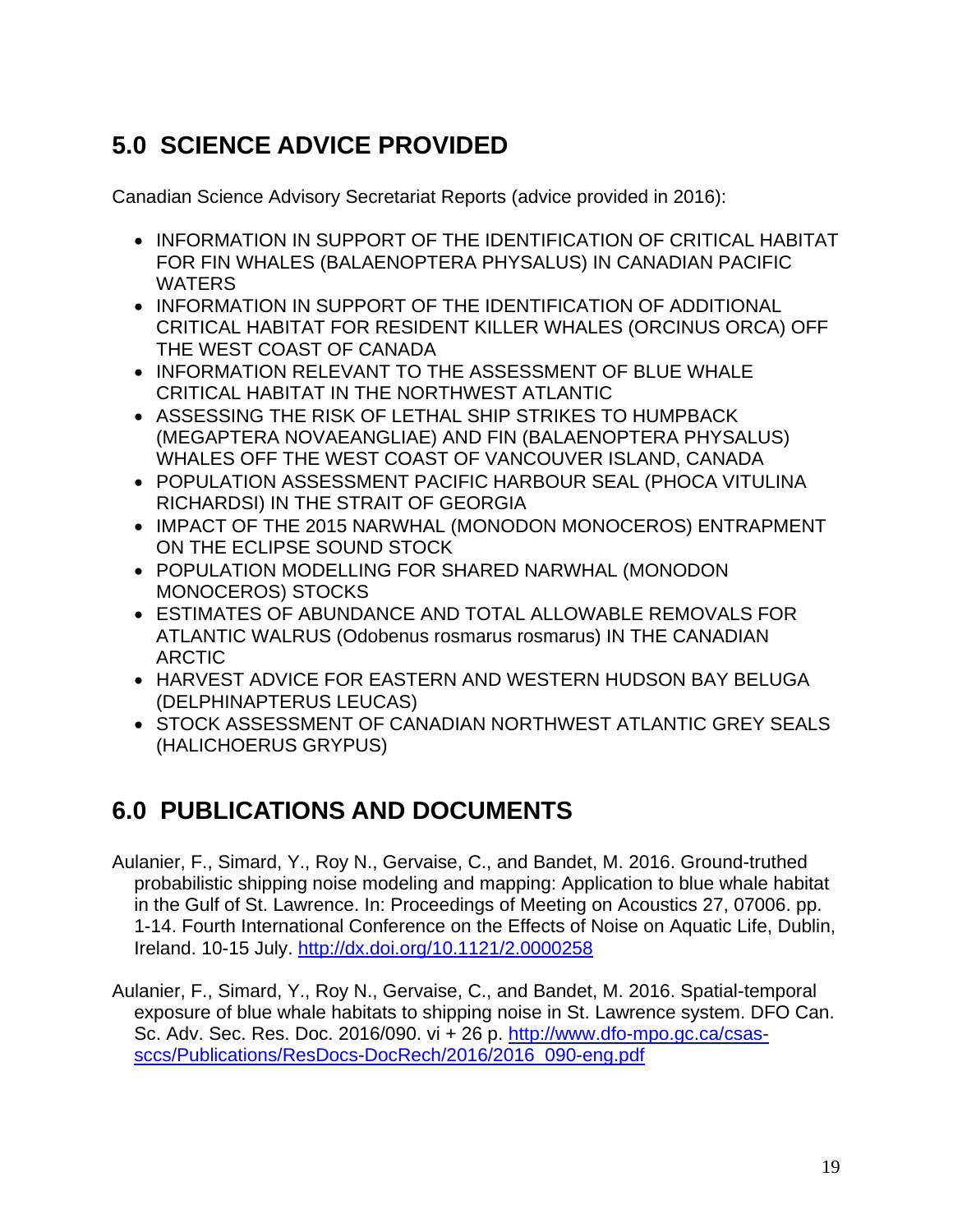- Aulanier, F., Simard, Y., Bandet, M., Roy N., and Gervaise, C. In press. Effects of shipping on marine acoustic habitats in Canadian Arctic estimated via probabilistic modelling and mapping. Marine Pollution Bulletin
- Bowen, D. 2016. *Halichoerus grypus*. The IUCN Red List of Threatened Species 2016: e.T9660A45226042. [http://dx.doi.org/10.2305/IUCN.UK.2016-](http://dx.doi.org/10.2305/IUCN.UK.2016-1.RLTS.T9660A45226042.en) [1.RLTS.T9660A45226042.en](http://dx.doi.org/10.2305/IUCN.UK.2016-1.RLTS.T9660A45226042.en)
- Bowen, D. 2016. *Phoca vitulina ssp. vitulina*. The IUCN Red List of Threatened Species 2016: e.T17020A66991409. [http://dx.doi.org/10.2305/IUCN.UK.2016-](http://dx.doi.org/10.2305/IUCN.UK.2016-1.RLTS.T17020A66991409.en) [1.RLTS.T17020A66991409.en](http://dx.doi.org/10.2305/IUCN.UK.2016-1.RLTS.T17020A66991409.en)
- Breton-Honeyman, Kaitlin, C. M. Furgal and M. O. Hammill. 2016. Systematic Review and Critique of the Contributions of Traditional Ecological Knowledge of Beluga Whales in the Marine Mammal Literature. Arctic. 69:37-46
- Breton-Honeyman, K., M. Hammill, C. Furgal, and B. Hickie. 2016. Inuit knowledge of beluga whale (*Delphinaterus leucas*) foraging ecology in Nunavik (Arctic Quebec), Canada. Canadian Journal of Zoology 94:713-726
- Brewster, J.D, Giraldo, C., Swanson, H., Reist, J.D., Stern, G.A., Loseto, L.L. 2016. Ecological niche of coastal Beaufort Sea fishes defined by biotracers: Recommendations for a marine protected area monitoring program. Marine Ecology Progress Series, 559:159-173
- Brown, TM, DCG Muir, SH Ferguson, BG Young, AT Fisk, KJ Reimer, X Wang. 2016. Mercury and cadmium in ringed seals in the Canadian Arctic: influence of location and diet. Science of the Total Environment 545–546: 503–511
- Burns, L. D., S.D. Petersen and S.H. Ferguson, 2016. Exploring the use of citizen science to process aerial photographs: challenges and next steps. Can. Tech. Rep. Fish. Aquat. Sci. 3165: vi + 11 p.
- Choy, E.S., Roth, J.D., Loseto, L.L. 2016. Lipid removal and acidification affect nitrogen and carbon stable isotope ratios of beluga whales and their potential prey species in the Beaufort Sea ecosystem. Marine Biology. 163: 220. doi:10.1007/s00227-016- 2992-x
- Doniol-Valcroze, T, MO Hammill, S Turgeon & LD Postma. 2016. Updated analysis of genetic mixing among Nunavik beluga summer stocks to inform population models and harvest allocation. DFO Can. Sci. Advis. Sec. Res. Doc. 2016/008. iv + 13 p.
- Doniol-Valcroze, T, A Mosnier & MO Hammill. 2016. Testing estimators of walrus abundance: insights from simulations of haul-out behavior. DFO Can. Sci. Advis. Sec.Res. Doc. 2016/40. v +18 p.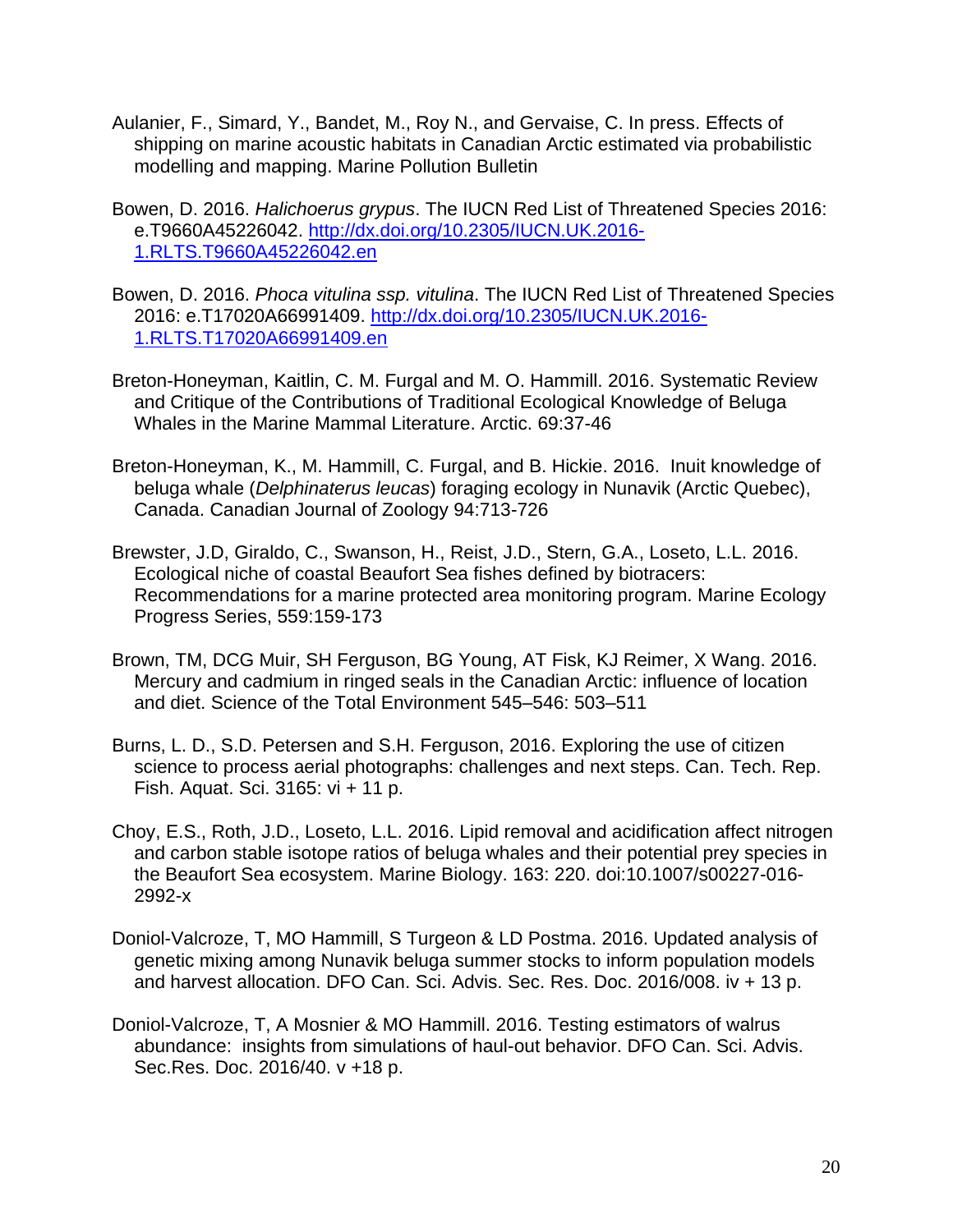- Galicia, M.P., Thiemann, G.W., Dyck, M.G., Ferguson, S.H. and Higdon, J.W., 2016. Dietary habits of polar bears in Foxe Basin, Canada: possible evidence of a trophic regime shift mediated by a new top predator. Ecology and Evolution, 6(16), pp.6005- 6018
- Gomez, C., J.W. Lawson, A.J. Wright, A.D. Buren, D. Tollit, V. Lesage. 2016. A systematic review on the behavioural responses of wild marine mammals to noise: the disparity between science and policy. Canadian Journal of Zoology, 2016, 94(12): 801-819,<https://doi.org/10.1139/cjz-2016-0098>
- Hammill, M.O., Stenson, G.B. and Mosnier, A. 2016. Science Advice on Theoretical Harvest Reduction Scenarios and Sustainable Catches of NWA harp seals? DFO Can. Sci. Advis. Sec. Res. Doc. 2016/055. v + 32 p.
- Hammill, M.O., P. Blanchfield, J.W. Higdon, D.B. Stewart, S.H Ferguson. 2016. Estimating abundance and total allowable removals for walrus in Foxe Basin. DFO Can. Sci. Advis. Sec. Res. Doc. 2016/014. iv + 20 p.
- Hammill M.O., J. Dale, G.B. Stenson, C.E. den Heyer, J-F Gosselin, and D. Johnston. 2016. Comparison of methods to estimate grey seal pup production at different colonies DFO Can. Sci. Advis. Sec. Res Doc. 2017/041. iv + 19 p.
- Hammill, MO, T Doniol-Valcroze, A Mosnier & J-F Gosselin. 2016. Modelling walrus population dynamics: A direction for future assessments. DFO Can. Sci. Advis. Sec.Res. Doc. 2016/50. v +47 p
- Hammill, M.O.,den Heyer, C.E., and Bowen, W.D. 2016. Grey Seal Population Trends in Canadian Waters, 1960-2016 and Harvest Advice. DFO Can. Sci. Advis. Sec. Res. Doc. 2017/052. vi + 30 p.
- Hammill, M.O., Young, R.A. and Mosnier, A and 2016. Evaluating impacts of flexible quota system on walrus harvesting. DFO Can. Sci. Advis. Sec. Res. Doc. 2016/112
- Hammill, MO, A Mosnier , J-F Gosselin, JW Higdon, DB Stewart, T Doniol-Valcroze, SH Ferguson & JB Dunn. 2016. Estimating abundance and total allowable removals for walrus in the Hudson Bay-Davis Strait and south and east Hudson Bay stocks. DFO Can. Sci. Advis. Sec.Res. Doc.2016/036. v + 37p.
- Hays, G. C., L. C. Ferreira, et al. 2016. Key Questions in Marine Megafauna Movement Ecology. Trends in Ecology & Evolution 31(6): 463-475, doi:10.1016/j.tree.2016.02.015
- Hoover, C., Ostertag, S., Hornby, C., Parker, C., Hansen-Craik, K., Loseto, L.L, Pearce, T. 2016. The Continued Importance of the Hunting for Inuit Food Security. Solutions, 7 (4): 40-51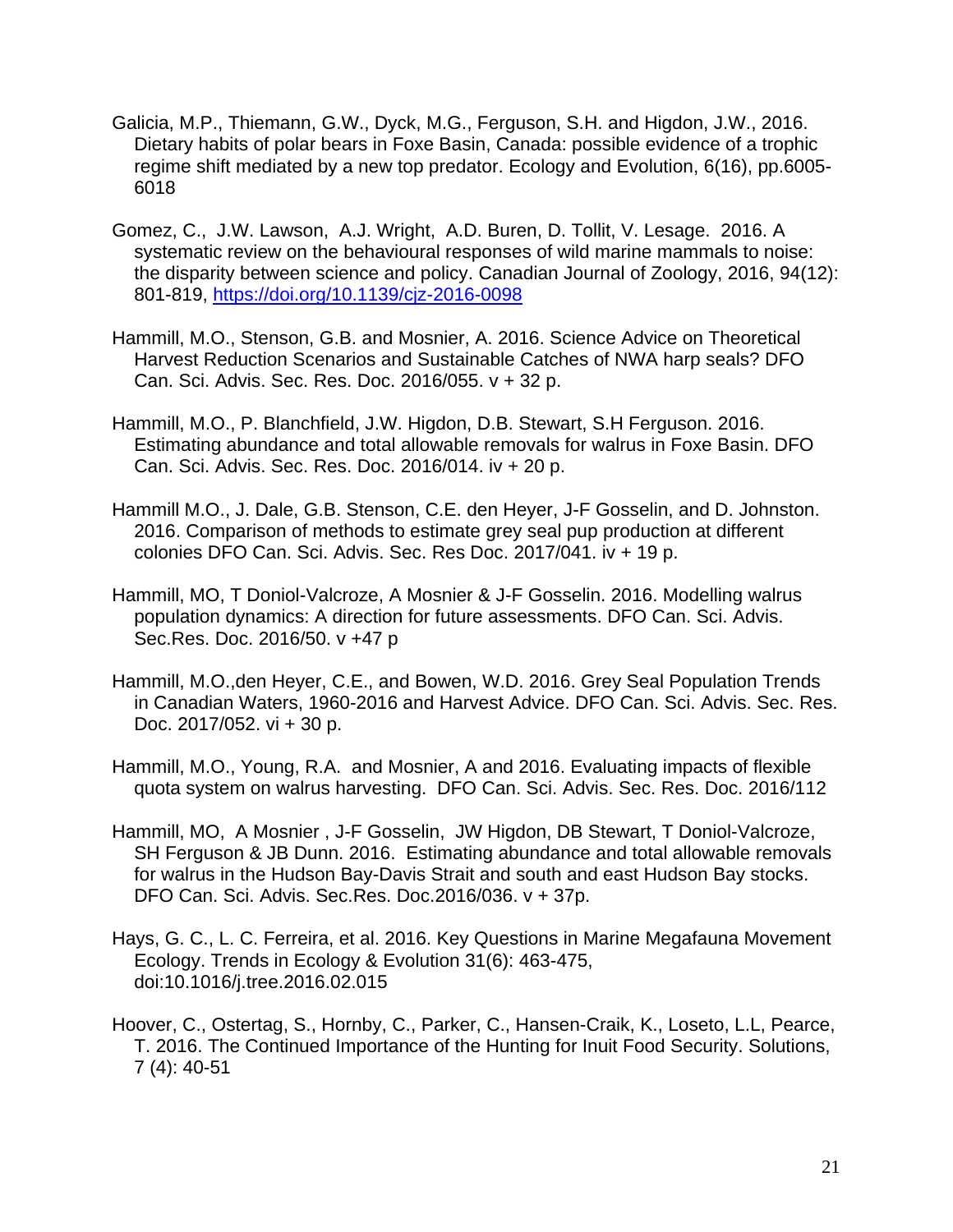- Hornby, C., Iacozza, J., Hoover, C., Barber, D., Loseto, L.L. 2016. Spring habitat use of beluga whales (*Delphinapterus leucas*) during arrival to the Mackenzie River Estuary. Polar Biology. DOI 10.1007/s00300-16-1899-9
- Ford, John K. B., James F. Pilkington, Brian Gisborne, Timothy R. Frasier, Robin M. Abernethy and Graeme M. Ellis. 2016. Recent observations of critically endangered North Pacific right whales (*Eubalaena japonica*) off the west coast of Canada. Marine Biodiversity Records 9:50
- Lavoie, D., Chassé, J., Simard, Y., Lambert, N., Galbraith, P.S., Roy, N., Brickman, D. 2016. Large-scale atmospheric and oceanic control on krill transport into the St. Lawrence estuary evidenced with 3D numerical modelling. Atmosphere-Ocean 54: 299-325.<http://dx.doi.org/10.1080/07055900.2015.1082965>
- Lawson, J.W., and Lesage, V. 2016. Modelling ship strike risks for marine mammals and sea turtles. Department of Fisheries and Oceans. DFO Can. Sci. Advis. Sec. Res. Doc. 2016/in press
- LeBot, O., Simard, Y., Roy, N., Mars, J.I., and Gervaise, C. 2016. Whistle source levels of free-ranging beluga whales in Saguenay-St. Lawrence marine park. Journal of the Acoustical Society of America 140: EL89-EL93
- Lesage, V., Gavrilchuk, K., Andrews, R.D., and Sears, R. 2016. Wintering areas, fall movements and foraging sites of blue whales satellite-tracked in the Western North Atlantic. DFO Can. Sci. Advis. Sec. Res. Doc. 2016/078. v + 38 p.
- Lesage, V., Gosselin, J.-F., Lawson, J.W., McQuinn, I., Moors-Murphy, H., Plourde, S., Sears, R., Simard, Y. 2016. Information relevant to the assessment of the critical habitat of blue whales (*Balaenoptera musculus*) in the Northwest Atlantic. DFO Can. Sci. Advis. Sec. Res. Doc. 2016/nnn. vi + xx p.
- Marcoux, M., Ferguson, S.H., Roy, N., Bédard, J., and Simard, Y. 2016. Seasonal marine mammal occurrence detected from passive acoustics in Scott Inlet, Nunavut. Polar Biology 1-12. (on line 2016-10-19) DOI 10.1007/s00300-016-2040-9
- Marcoux, M., and Hammill, M.O. 2016. Model estimates of Cumberland Sound beluga (*Delphinapterus leucas*) population size and total allowable removals. DFO Can. Sci. Advis. Sec. Res. Doc. 2016/077. iv + 35 p.
- Marcoux, M., Young, B., Asselin, N.C., Watt, C.A., Dunn, J.B., and Ferguson, S.H. (2016) Estimate of Cumberland Sound beluga (*Delphinapterus leucas*) population size from the 2014 visual and photographic aerial survey. DFO Can. Sci. Advis. Sec. Res. Doc. 2016/037. iv + 19 p.
- Martinez-Levasseur, L.M., C.M. Furgal, M.O. Hammill and G. Burness. 2016. Towards a Better Understanding of the Effects of UV on Atlantic Walruses, *Odobenus rosmarus*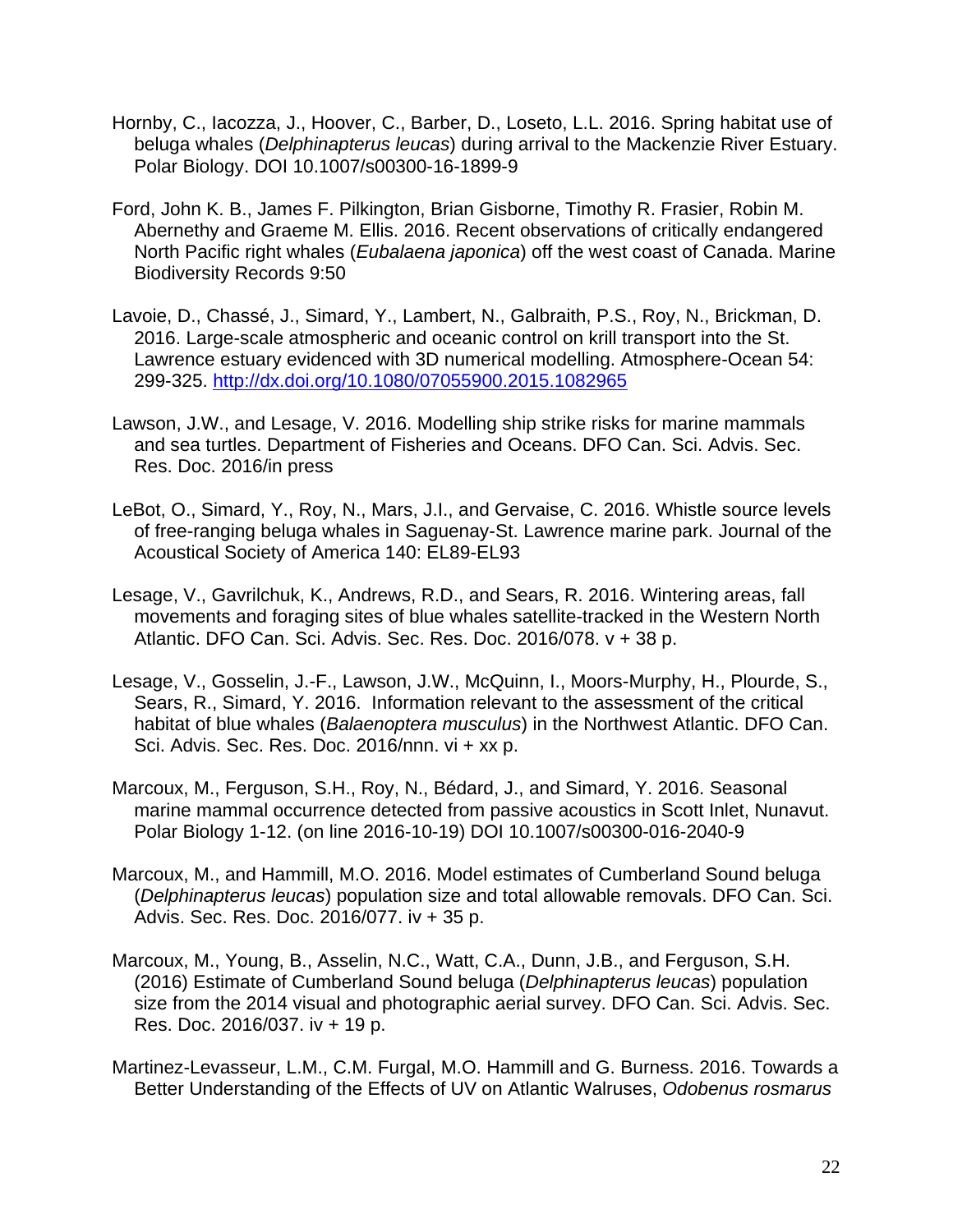*rosmarus*: a Study Combining Histological Data with Local Ecological Knowledge. PLoS ONE 11(4): e0152122. doi:10.1371/ journal.pone.0152122

- Matthews, C.J., Longstaffe, F.J. and Ferguson, S.H., 2016. Dentine oxygen isotopes (δ18O) as a proxy for odontocete distributions and movements. Ecology and Evolution, 6(14), pp.4643-4653
- McQuinn, I.H., Gosselin, J.-F., Bourassa, M.-N., Mosnier, A., St-Pierre, J.-F., Plourde, S., Lesage, V., Raymond, A. 2016. The spatial association of blue whales (*Balaenoptera musculus*) with krill patches (*Thysanoessa spp*. and *Meganyctiphanes norvegica*) in the estuary and northwestern Gulf of St. Lawrence. DFO Can. Sci. Advis. Sec. Res. Doc. 2016/104. iv + 19 p.
- Moors-Murphy, H.B., Lawson, J.W., Gomez, C., Rubin, B., Marotte, E., and Renaud, G. 2016. Occurrence of blue whales (*Balaenoptera musculus*) off Nova Scotia, Newfoundland, and Labrador. DFO Canadian Science Advisory Secretariat Research Document. 2016/in press.
- Mosnier, A., Larocque, R., Lebeuf, M., Gosselin, J.-F., Dubé, S., Lapointe, V., Lesage, V., Lefaivre, D., Senneville, S., Chion, C. 2016. Définition et caractérisation de l'habitat du béluga (*Delphinapterus leucas*) de l'estuaire du Saint-Laurent selon une approche écosystémique. Secr. can. de consult. sci. du MPO. Doc. de rech. 2016/052. vi + 93 p.
- Nichol, L.M., Ford, J.K.B. 2016. Information in Support of the Identification of Critical Habitat for Fin Whales (*Balaenoptera physalus*) in Canadian Pacific Waters. DFO Can. Sci. Advis. Sec. Res. Doc. 2016/nnn. vii + 35 p.
- O-Corry-Crowe, G., Mahoney, A. Suydam, R. Quakenbush, L., Whiting, A., Lowry, L., Ferreira, L., Tazruk, J., Saccheus, C., Harwood, L. 2016. Genetic profiling links changing sea ice to shifting beluga whale migration patterns. Biology Letters 12: 20160404. [http://rsbl.royalsocietypublishing.org](http://rsbl.royalsocietypublishing.org/)
- Perry, E., G.B. Stenson & A.D. Buren. 2016. Attendance and nursing patterns of harp seals in the harsh environment of the northwest Atlantic. Polar Biology. DOI: 10.1007/s00300-016-1938-6
- Pleskach, K., Hoang, W., Chu, M., Haldorson, T., Loseto, L.L., Ferguson, S., Tomy G. 2016. Use of mass spectrometry to measure aspartic acid racemization for ageing beluga whales. Marine Mammal Science 32: 1370–1380
- Plourde, S., Lehoux, C., McQuinn, I.H., and Lesage, V. 2016. Describing krill distribution in the western North Atlantic using statistical habitat models. DFO Can. Sci. Advis. Sec. Res. Doc. 2016/111. v + 34 p.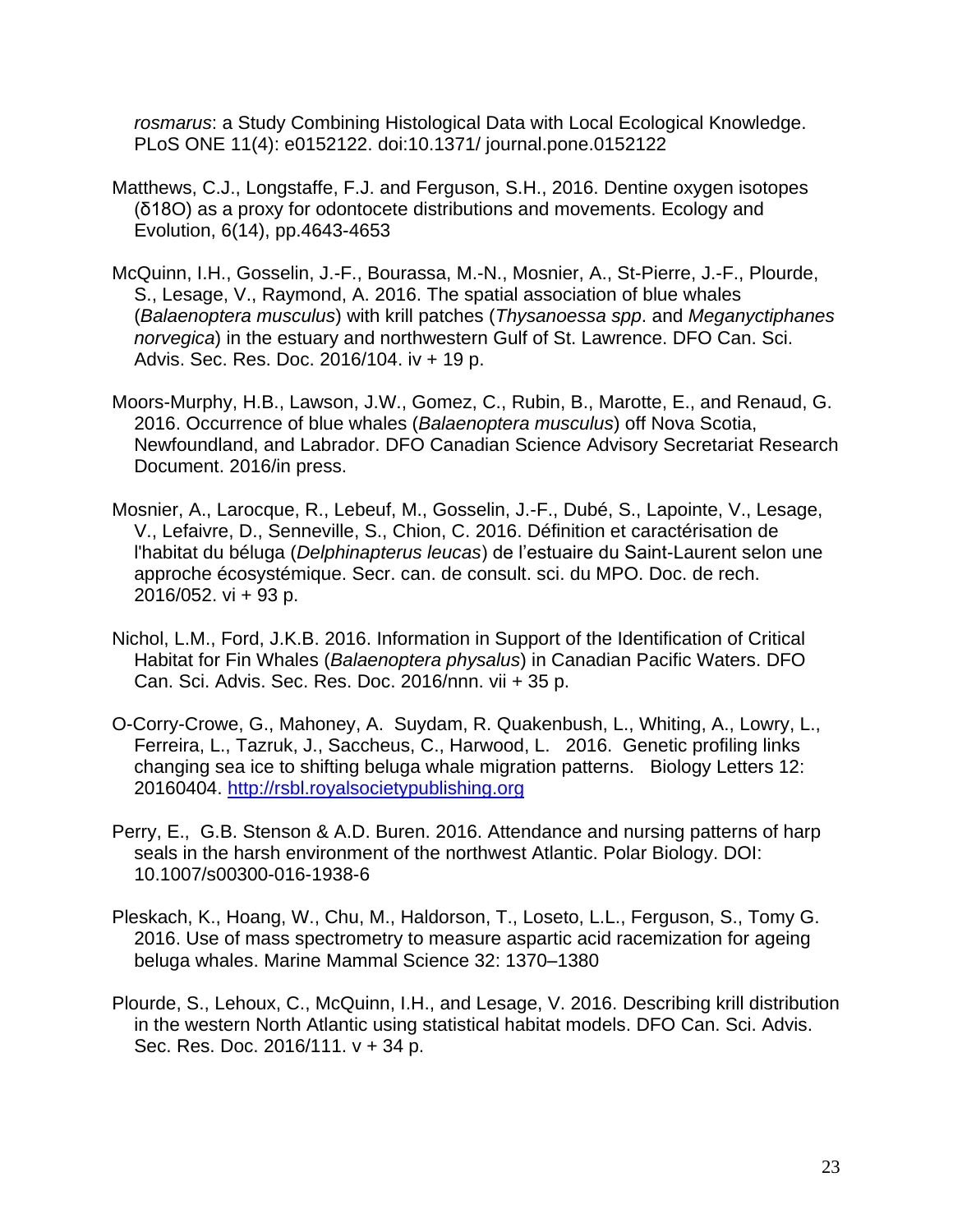- Puryear, Wendy B., M. Keogh, N. Hill, J. Moxley, E. Josephson, K.R. Davis, C. Bandoro, D. Lidgard, A. Bogomolni, M. Levin, Lang S.,Hammill, M.,Bowen,W.D., Johnston, D.W., Romano, T., Waring, G. , and Runstadler. 2016. Prevalence of influenza A virus in live-captured North Atlantic gray seals: a possible wild reservoir. Emerging Microbes and Infections 5. e81; doi:10.1038/emi.2016.77
- Salewski, V., and Watt, C.A. (2016) Bergmann's rule a biophysiological rule examined in birds. Oikos. Doi: 10.1111/oik.03698
- Simard, Y., Bandet, M., Gervaise, C., Roy N., and Aulanier, F. 2016. Soundscape cube: A holistic approach to explore and compare acoustic environments. In: Proceedings of Meeting on Acoustics 27(1):070012. pp. 1-8. Fourth International Conference on the Effects of Noise on Aquatic Life, Dublin, Ireland. 10-15 July. <http://dx.doi.org/10.1121/2.0000319>
- Simard, Y., Roy N., Aulanier, F., and Giard, S. 2016. Blue whale continuous frequentation of the St. Lawrence system from multi-year PAM time series. DFO Can. Sc. Adv. Sec. Res. Doc. 2016/091. v + 14 p. [http://www.dfo-mpo.gc.ca/csas](http://www.dfo-mpo.gc.ca/csas-sccs/Publications/ResDocs-DocRech/2016/2016_091-eng.pdf)[sccs/Publications/ResDocs-DocRech/2016/2016\\_091-eng.pdf](http://www.dfo-mpo.gc.ca/csas-sccs/Publications/ResDocs-DocRech/2016/2016_091-eng.pdf)
- Simard, Y., Roy, N., Gervaise, C., Giard, S. 2016. A seaway acoustic observatory in action: The St. Lawrence Seaway. Chapter 128. In: Popper, A. N. and Hawkins, A. eds. The effects of noise on aquatic life II. Springer Science+Business Media, LLC, New York. Series: Advances in Experimental Medicine and Biology, Vol. 875. Chapter 128. pp. 1031-1040. (Proc. Third International Conference on The Effects of Noise on Aquatic Life, August 11-16, 2013, Budapest, Hungary.) DOI 10.1007/978-1- 4939-2981-8
- Simard, Y., Roy, N., Gervaise, C., Giard, S. 2016. Analysis and modeling of 255 ship source levels from an acoustic observatory along St. Lawrence Seaway. Journal of the Acoustical Society of America 140(3):2002-2018. <http://dx.doi.org/10.1121/1.4962557>
- Stanistreet, J.E., Nowacek, D.P., Read, A.J., Baumann-Pickering, S., Moors-Murphy, H.B. and Van Parijs, S.M. 2016. Effects of duty-cycled passive acoustic recordings on detecting the presence of beaked whales in the Northwest Atlantic. Journal of Acoustical Society of America. 140: EL31, 7 pp.
- Stenson, G.B., A.D. Buren and M. Koen-Alonso. 2016. The impact of changing climate and abundance on reproduction in an ice-dependent species, the Northwest Atlantic harp seal, *Pagophilus groenlandicus*. ICES. Journal of Marine Science 73:250-262
- Stocki, T.J., Gamberg, M., Loseto, L., Pellerin, E., Bergman, L., Mercier, J., Genovesi, L., Cooke, M., Todd, B., Whyte, J., Wang, X. 2016. Measurements of cesium in Arctic beluga and caribou before and after the Fukushima accident of 2011. Journal of Environmental Radioactivity 2016: 162-163: 379-387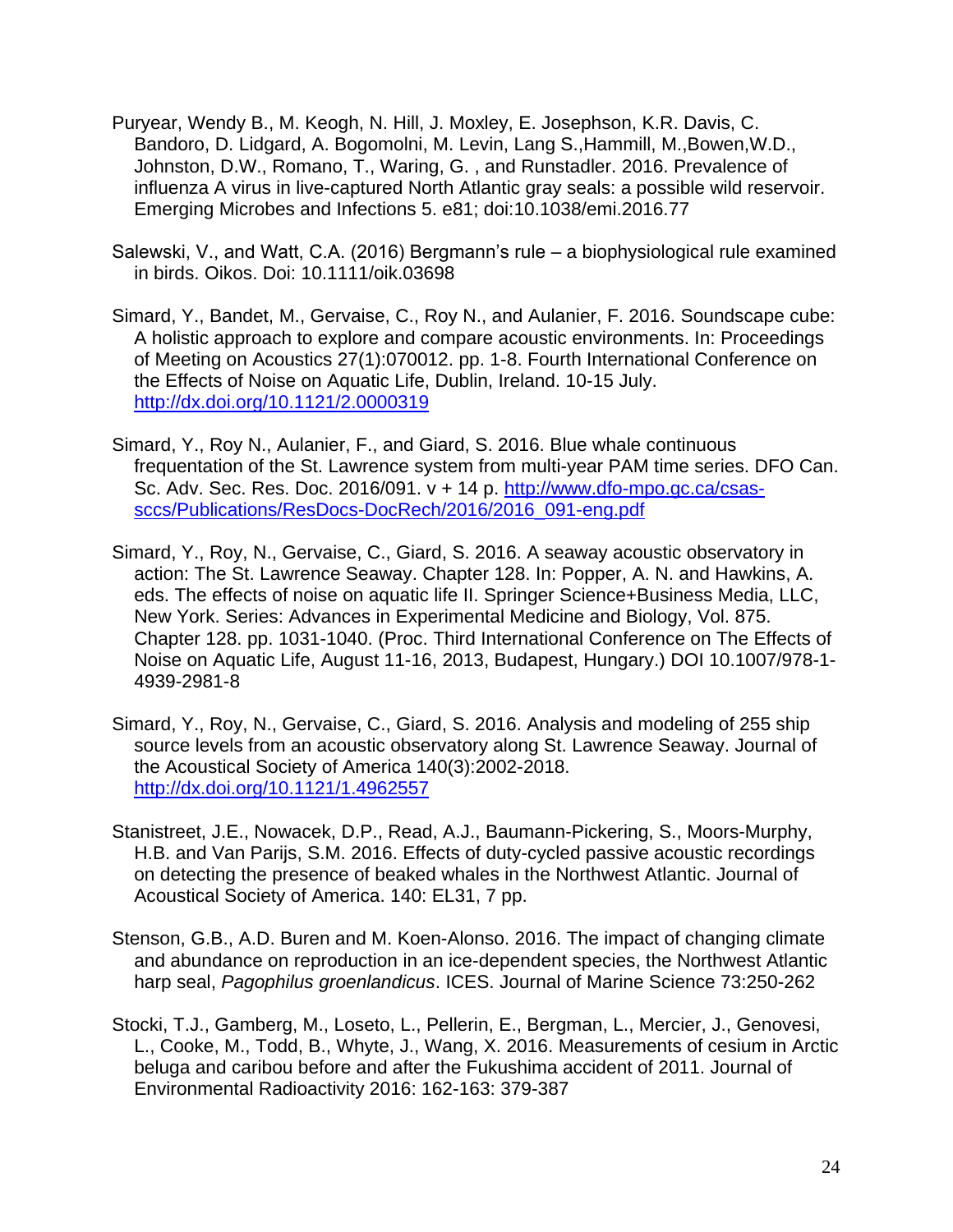- Stredulinsky EH (2016) Determinants of group splitting: an examination of environmental, demographic, genealogical and state-dependent factors of matrilineal fission in a threatened population of fish-eating killer whales (*Orcinus orca*). MSc thesis, University of Victoria.
- Themelis, D., Harris, L., and Hayman, T. 2016. Preliminary analysis of human-induced injury and mortality to cetaceans in Atlantic Canada. DFO Can. Sci. Advis. Sec. Res. Doc. 2016/085. v + 15 p.
- Trana, M.R., Roth, J.D., Tomy, G.T., Anderson, W.G. and Ferguson, S.H., 2016. Increased blubber cortisol in ice-entrapped beluga whales (*Delphinapterus leucas*). Polar Biology, 39(9), pp.1563-1569
- Trzcinski, M. K. and W. D. Bowen 2016. The recovery of Atlantic halibut: a large, longlived, and exploited marine predator. ICES Journal of Marine Science 73(4): 1104- 1114
- Ure, D.L., W.D. Bowen, and C.E. den Heyer. 2016. Grey seal population status and trends, Sable Island National Park Reserve, in State of Park Assessment Technical Report
- Watt, C.A., Orr, J.R., and Ferguson, S.H. (2016) A shift in foraging behaviour of beluga whales *Delphinapterus leucas* from the threatened Cumberland Sound population may reflect a changing Arctic food web. Endangered Species Research. 31: 259-270
- Westdal KH, Davies J, MacPherson A, Orr J, Ferguson SH. 2016. Behavioural changes in belugas (*Delphinapterus leucas*) during a killer whale (*Orcinus orca*) attack in southwest Hudson Bay. Canadian Field-Naturalist 130(4): 315-319
- Westdal, K.H., Higdon, J.W. and Ferguson, S.H., Review of killer whale (*Orcinus orca*) ice entrapments and ice-related mortality events in the Northern Hemisphere. Polar Biology pp.1-7.
- Wright BM, Stredulinsky EH, Ellis GM, and Ford JKB. 2016. Kin-directed prey sharing promotes lifetime natal philopatry of both sexes in a population of fish-eating killer whales, *Orcinus orca*. Animal Behaviour 115:81-95
- Young, B.G. and Ferguson, S.H. 2016. Comparison of photographic and visual surveys of ringed seals in western Hudson Bay. Can. Tech. Rep. Fish. Aquat. Sci. 3153: iii + 11 p.
- Yurkowski, D.J., Ferguson, S., Choy, E.S., Loseto, L.L., Brown, T.M., Muir, D.C., Semeniuk, C.A. and Fisk, A.T., 2016. Latitudinal variation in ecological opportunity and intraspecific competition indicates differences in niche variability and diet specialization of Arctic marine predators. Ecology and Evolution 6(6), pp.1666-1678